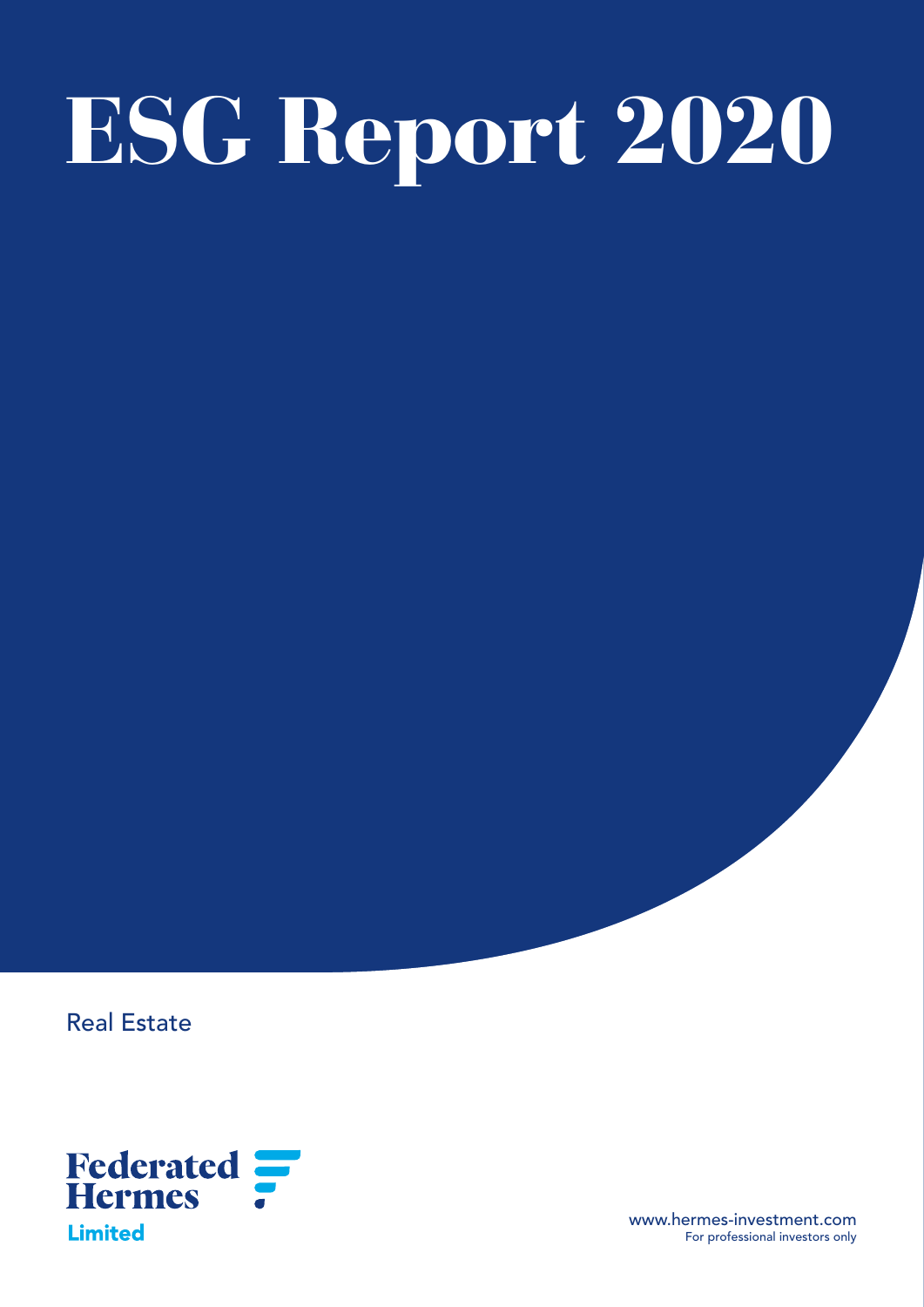# **Contents**

| 1. Foreword                                         |    |  |  |  |
|-----------------------------------------------------|----|--|--|--|
| 2. Report coverage, material aspects and boundaries |    |  |  |  |
| 3. Who we are                                       | 5  |  |  |  |
| 4. Our achievements                                 | 6  |  |  |  |
| 5. Data                                             | 9  |  |  |  |
| Real estate mandates                                | 9  |  |  |  |
| Environmental performance and outputs               | 11 |  |  |  |
| <b>GRESB</b> scores                                 | 17 |  |  |  |
| International (segregated mandates)                 | 17 |  |  |  |
| Fund targets vs outcomes                            | 18 |  |  |  |
| <b>GRI Index</b>                                    | 19 |  |  |  |
| 6. Adviser statement                                | 23 |  |  |  |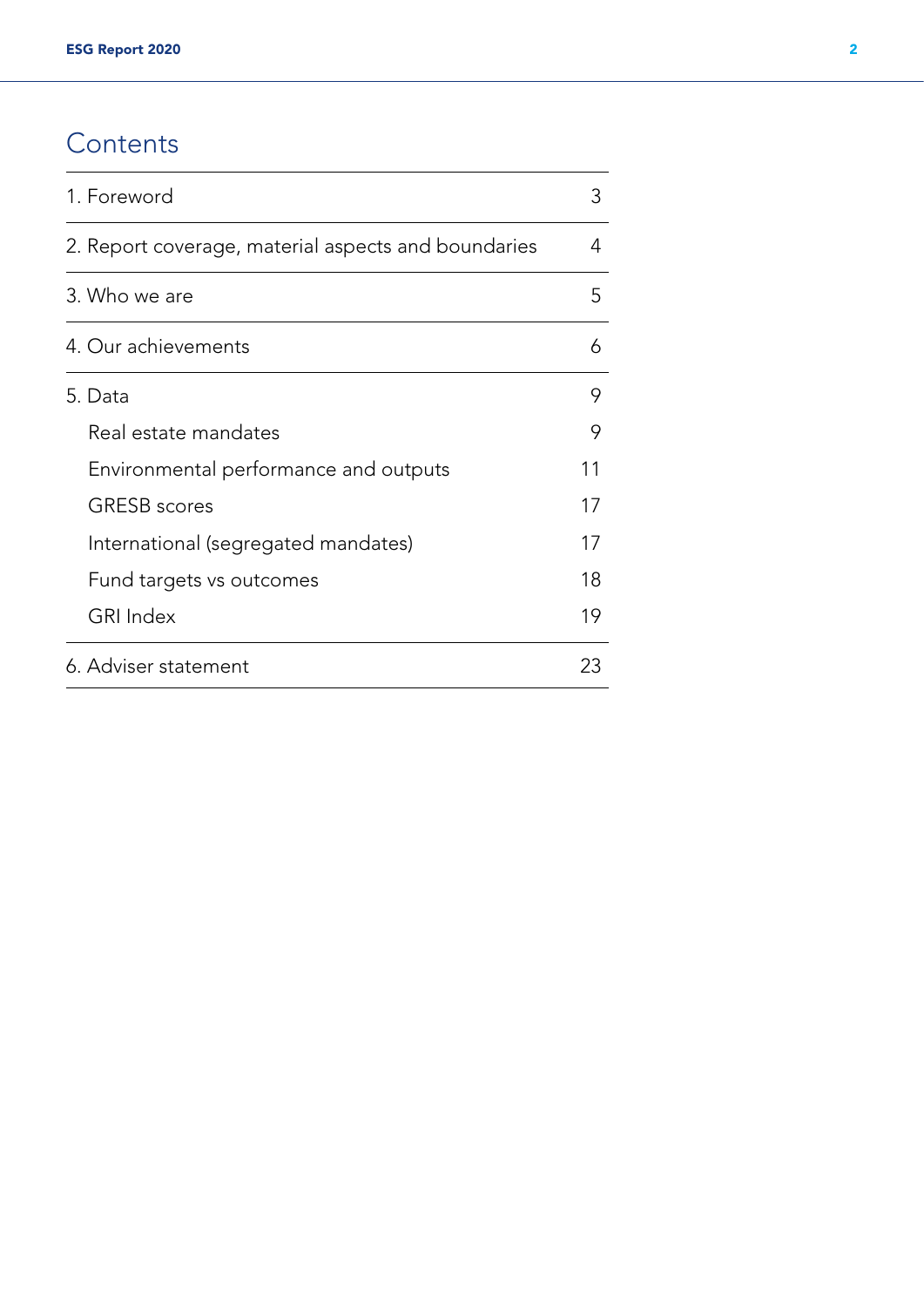# Foreword

At Federated Hermes, we believe that responsible investing is the only way to create long-term sustainable wealth. We achieve this through integration of ESG considerations throughout all of our investment processes and this helps us to achieve better risk-adjusted returns for our clients and ensures we contribute to positive external outcomes. To deliver these results in our real estate portfolio, we recognise that property has an impact on the surrounding environment and communities so we focus on understanding the environmental and social impacts of our assets in particular. We ensure that the impacts are managed effectively to maximise positive benefits for tenants and local communities while actively managing negative externalities of our operational and construction activities.

The overriding challenge for 2020 has been the COVID-19 pandemic but the focus on delivering against our ESG aspirations has remained. We highlight in this report how we continue to respond to the challenges of ESG. In 2020, we continued our urban regeneration programmes across a number of UK city centres ensuring a focus on ESG, we supported our tenants responsibly through the pandemic and we continued to focus on energy efficiency and reduction.

In December 2020 we signed up to the Better Building Partnership net zero commitment to publish our net zero carbon pathway and delivery plan. We set an ambitious target to reach net zero on our managed portfolio by 2035 and we are working on the pathway to achieve this.

We endeavour to deliver enhanced risk-adjusted returns for our clients through our ESG activity and are excited at the prospect of what we can deliver in both our existing portfolios and through some of the UK's most exciting urban regeneration projects.

The returns and outcomes we deliver go beyond the purely financial. Our holistic approach to real estate investment is designed to generate a positive impact on society and the natural environment. To date, we have applied our Impactful Intent framework across eight major urban regeneration schemes in the UK which count for an estimated end capital value of £13 billion.

Federated Hermes aims to create great places, a platform for the 'meaningful city'. Our buildings must be accessible to all. They should also create a sense of pride and belonging among occupants and local community alike. Lastly, they should offer a tangible link to the past through heritage buildings and culture.

Chris Taylor, CEO of Real Estate & Head of Private Markets, Federated Hermes Limited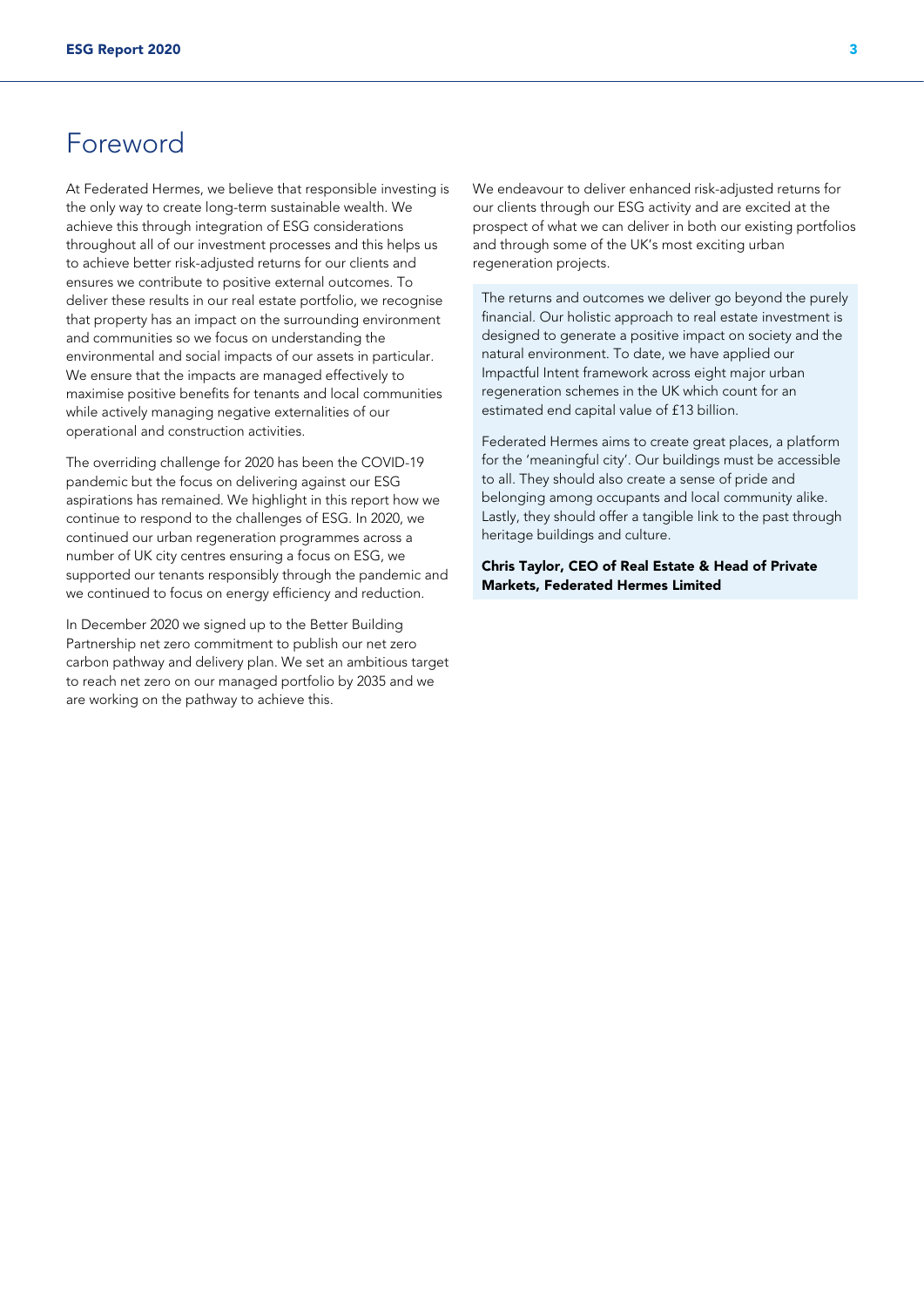# Report coverage, material aspects and boundaries

Our 2020 ESG Report is designed to show how we integrate responsibility throughout our portfolio, including governance, strategy, risk assessment and management. We focus on issues which are material to both our business and our stakeholders. We actively engage with investors on the sustainability performance of our indirectly held property portfolios and incorporate feedback from the Global Real Estate Sustainability Benchmark (GRESB).

We have made no significant changes to the scope of the materiality assessment since publishing the last annual report in September 2019.

In this report, we describe both directly managed assets and indirectly held assets in our portfolio globally for the period from 1 January to 31 December 2020. We report key environmental and social data for UK assets over which we have management control for the same period.

Engaging with stakeholders and supply chain is critical to our success. These stakeholders include the investors who own the assets, the contractors we appoint through direct service agreements to work on our properties, the tenants that occupy our assets and the wider communities in which our properties are based. We also screen all our new suppliers in the UK across environmental, social, human rights and modern slavery criteria. To date, we have no evidence of potential social harm in our directly controlled supply chain. We also work with selected real estate and financial sector organisations to help transform the industry and engage with policymakers in the UK and the European Union.

For more details on our ESG activities, please visit: [www.hermes-investment.com](http://www.hermes-investment.com).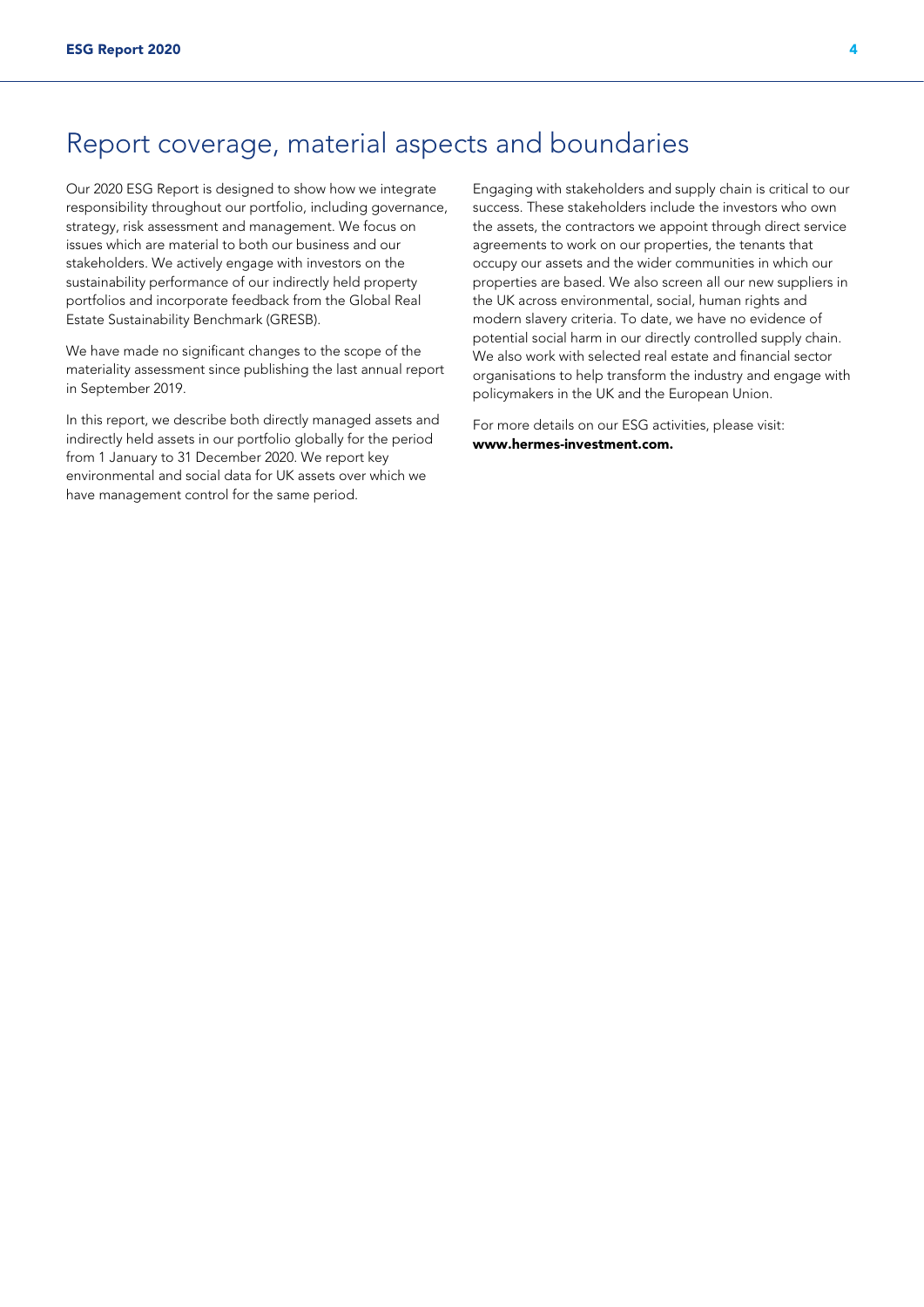# Who we are

#### Key facts

**Established:** Investing since 1983

**Offering:** Client-focused property investment solutions

Assets under management: £6.9bn gross asset value (GAV)<sup>1</sup>

Headquarters: UK with investments in the UK, Europe, Americas, and Asia Pacific

**Our approach:** We embed responsible investment principles and seek to deliver consistent outperformance on a riskadjusted basis.

#### Our ESG governance structure and procedures:

- $\bullet$  Principles: the precautionary principle and a materiality assessment of risks and opportunities are being used in the development of our ESG programme.
- **Responsibility:** an Executive Director of Federated Hermes Limited has overall responsibility for matters related to ESG.
- **Implementation:** the ESG Working Group oversees the integration of environmental and social topics across the asset management and investment process.
- **Monitoring:** The ESG team of Federated Hermes Real Estate has the overall responsibility of monitoring the progress of the programme.
- **Performance targets:** each investment professional has specific responsibility behaviour objectives in their annual performance objectives.

#### Federated Hermes Real Estate value proposition

Our award-winning investment team is supported by an outstanding asset management team, along with our in-house specialist development and asset manager, MEPC. We provide excellent service to more than 120 institutional clients. These clients include the BT Pension Scheme, AustralianSuper and Canada Pension Plan Investment Board as well as Local Government and Corporate Defined Benefit Pension Schemes in the UK.

The size and structure of our business allow us the agility to be responsive to client needs in a fast-changing environment, while still operating within best-in-class governance frameworks. We anticipate market cycles and how broader themes could impact occupier demand, from urbanisation, demographic and lifestyle changes to climate risk and technology.

As a leader in responsible and sustainable property investment, we go beyond simple investment management. Instead, we are integrating environmental, social and governance (ESG) principles across our investment and asset management processes, including investment, development, property management and occupier and community engagement. We also work with others to help transform the wider real estate industry, partnering with the Better Building Partnership and the UK Green Building Council, for example.

Federated Hermes Real Estate manages a range of investment solutions for our clients. In doing so, we perform various roles. As fund managers, we are responsible for performance at fund level, including investment transactions, portfolio management, governance and regulatory oversight and risk management. As asset managers, we are accountable for performance at property level, including property strategy, tenant leasing transactions and managing capital expenditure programmes while as development managers we are responsible for building meaningful places that deliver positive societal and environmental impacts.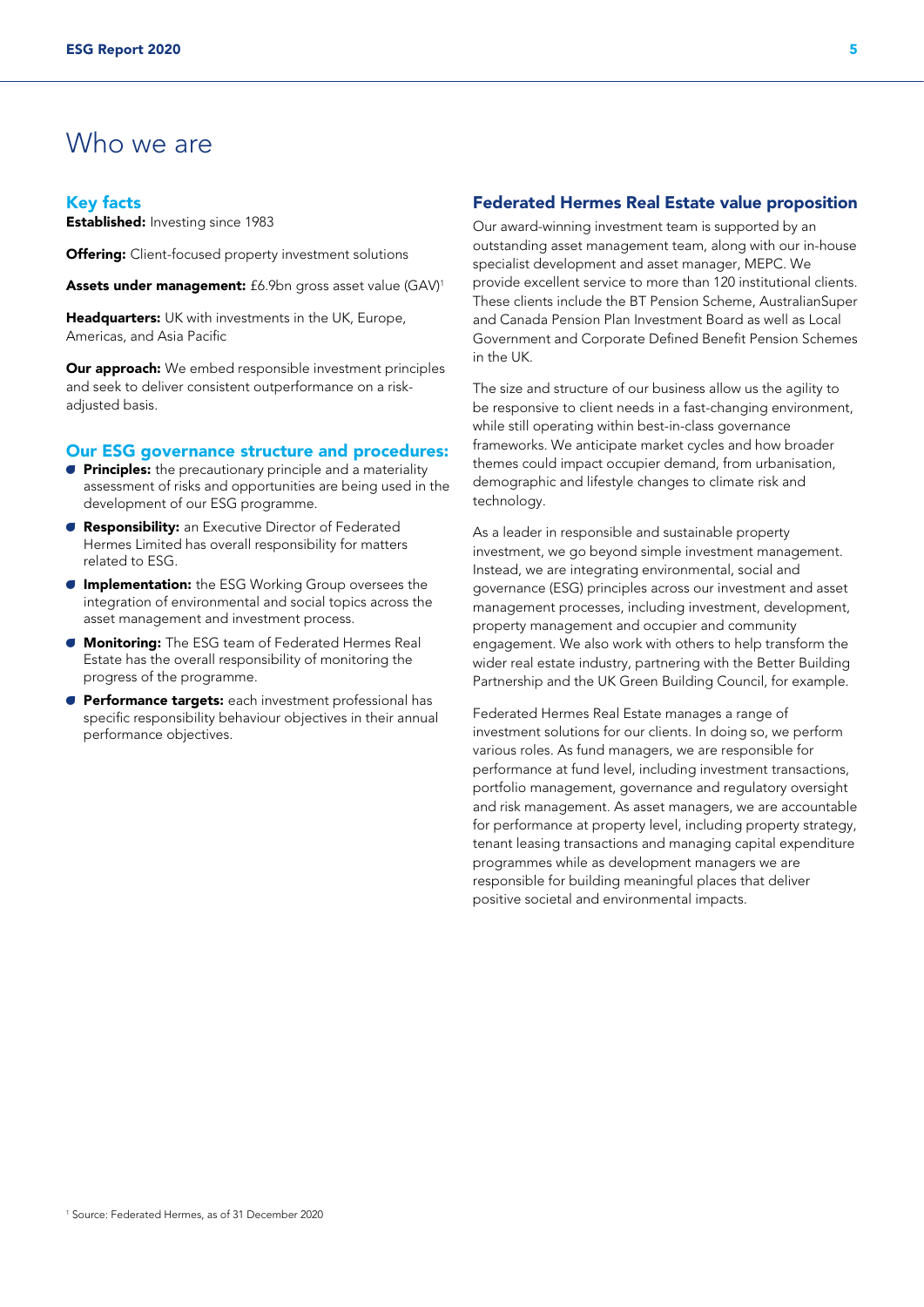# Our achievements

We have continued to build on the foundations we created over the past decade, ensuring that our approach focuses on the most pressing issues, meets stakeholder expectations and reflects industry best practice. In 2020 we have maintained the highest rating of "A+" for Strategy and Governance from the UN Principles for Responsible Investment We also reached our ambitious target of a 40% reduction in carbon emissions in a like-for-like portfolio in 2018, two years ahead of schedule, achieving a further 23% reduction in 2020. We recognise that this reduction was mainly the result of lower occupancy due to national Covid-19 restrictions and we expect an increase in energy consumption in 2021 as business activity returns to normal conditions.

In 2020, we were also a GRESB / BREAAM finalist for our HCLLP fund. BREEAM In-Use continues to be a major certification scheme in use across all funds. We have certified 14 assets in BTPS, 11 assets in FHPUT, seven in Metro PUT and two in our HCLLP portfolio. In 2020 we achieved the first international BREEAM In-Use certification for two of our residential properties.

We also set out our intention to reach net zero across the portfolio by 2035 and have been working on how we will achieve this. Our initial focus has been on driving down carbon emissions and energy usage across the portfolio.

Additionally, we are working to certify our existing portfolio to Fitwel, the leading standard for supporting health and wellbeing in commercial real estate. In 2020, one asset in our FHPUT portfolio was certified and we plan to roll out assessment to more assets in 2021. We have also looked at various assets across all funds for a number of different climatic issues on different RCPs<sup>2</sup> scenarios for example precipitation, drought, wind speed, sea level rise and forest fire.

Due to the pandemic, we were unable to continue some aspects of our social value measurement and reporting activity but we did continue work on this, adapting our approach to the restrictions caused by the pandemic. We also worked to support our tenants, as well as the local communities in which our assets are located.

The case studies below showcase our efforts to integrate sustainability considerations into our portfolio.

#### Case study: Enhancing biodiversity at key assets

Traditionally, shopping centres and business parks have had limited focus on supporting biodiversity. Given the alarming loss of nature, we are working to enhance biodiversity in key assets. Not only does this support local wildlife but it can also improve the health and wellbeing of occupants and community.

To increase biodiversity on its 17,611m2 site, the Maybird **Shopping Park** has implemented a range of measures. Bird boxes, bat boxes, bug hotels and beehives have been placed in strategic locations across the site while 210m2 have been planted up with perennial wildflowers. We have begun to engage the community, with a tour for a local primary school to see these measures, as well as our solar panels, electric vehicle charging points and LED lighting.

Similarly, at the 4,923m2 business park Alpha Court Metro, initiatives to increase biodiversity are underway. Pollinatorfriendly plants and autumn bulbs have been planted, while grass-cutting has been reduced, with some areas left uncut altogether to be more wildlife-friendly. Bug hotels and bird boxes have been placed around the developing wildflower meadow while external seating allows occupiers and visitors the chance to rest and experience nature.

## Case study: Reducing energy consumption while improving working conditions

The asset 8-10 Great George Street is a complex office with heat and power systems of various ages and configurations. To modernise the property, the on-site team needed solutions that intelligently reduced energy use and carbon emissions while also improving conditions for tenants. By changing the settings of the asset's air handling units (AHUs) to respond to demands from internal floors, we expect to avoid an annualised 70 tonnes of carbon compared to the baseline year due to reduced energy consumption while also generating over £33,000 worth of annualised savings. In addition, new IoT (Internet of things) sensors monitor temperature, humidity and lux levels. These changes have resulted in cost savings for tenants as well as providing more comfortable working conditions.

#### Case study: Reducing carbon emissions in older office blocks

Reducing carbon emissions in pre-war and post-war office blocks can be a challenge. Typically, these buildings have centralised heating and cooling plants, with electricity supplied to landlord areas and tenants sourcing their own supply. Although buildings have been modernised over the years, the core and shell were not designed with carbon reduction in mind. Following acquisition, we therefore undertake projects to swiftly reduce an asset's emissions.

**Chiswick Tower** is a post-war high-rise office block. Since acquisition, initiatives to reduce the asset's carbon emissions have included installing LED lighting and switching the landlord's electricity supply to a renewable source.

<sup>2</sup> RCPs are trajectories of the evolution of emissions and concentrations of greenhouse gases adopted by the IPCC and are used for climate modelling and research.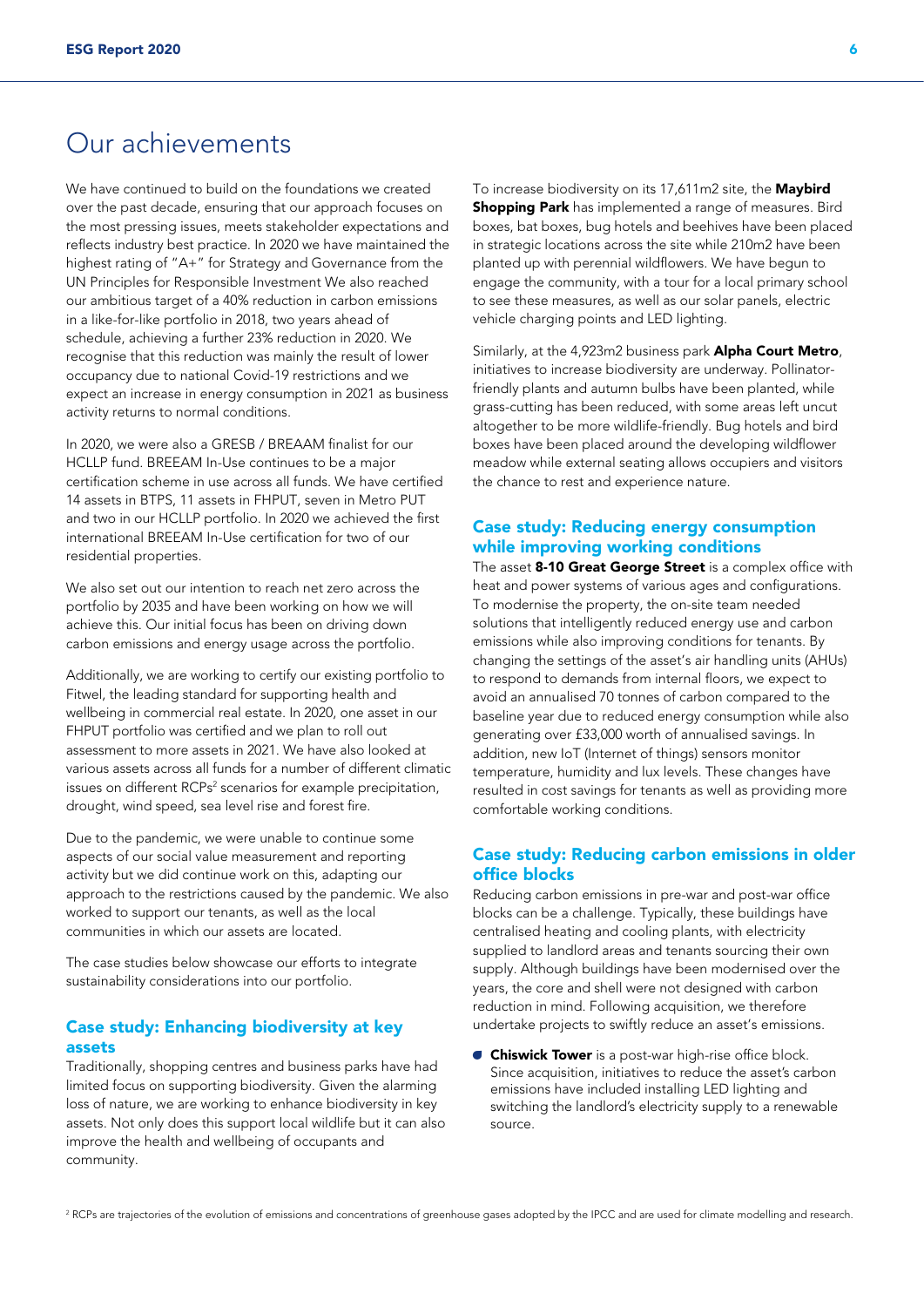- **Soho Square** is an older pre-war build mid-rise office block. Since acquisition, the plant's efficiency has been increased through smart technology to analyse energy usage and streamline consumption, while work on the air handing units (AHUs) includes outside air temperature controls. Again, the landlord's electricity supply was moved to a renewable source, further reducing the asset's carbon emissions.
- **G** Sovereign House, Hammersmith is another common type of a 1980s build low-rise office block found throughout the UK. Smart technology has now been deployed to analyse and limit energy consumption. Using variable speed drive controls and cold water temperature pumps allows the system to respond only on demand, rather than run constantly.

#### Case study: Fitwel certification reflects commitment to health and wellbeing

As part of promoting wellness in design, development and operations, we have now gained International Fitwel certification at our Chester asset One City Place. This thirdparty verification provides a snapshot of the asset's current standing and shows the work needed to increase the health and wellbeing offering, as well as a timescale for the work. One City Place marks the first asset to be certified in the north west of England.

The Fitwel Scorecards address 55+ evidence-based design and operational strategies that aim to enhance buildings. These are grouped under seven themes: promoting occupant safety; instilling feelings of wellbeing; increasing physical activity; reducing morbidity and absenteeism; enhancing access to healthy foods; supporting social equity for vulnerable populations; and positively impacting the health of the surrounding community. Fitwel certification adds value to the asset and demonstrates to tenants that the building supports their health and wellbeing. The scheme will next be rolled out to further asset types in our portfolio.

#### Case study: meaningful placemaking yields positive social outcomes

Over the last six years, we have undertaken eight large urban regeneration developments across the UK, representing a combined 19 million square feet and £13 billion of capital value. To gain an objective view of the social and economic impacts of our meaningful placemaking approach, we engaged independent economic consultants Hatch to carry out benchmarking studies at three flagship developments: King's Cross in London, NOMA in Manchester and Wellington Place in Leeds.

Hatch explored a range of measures, including employment opportunities, skills development and community engagement. Analysis of average wage measures revealed that people employed by occupiers at King's Cross, NOMA and Wellington Place earn around 14% – or over £4,000 – more than average annual salaries in the local area. This 'earnings bonus' functions as a rough proxy for the additionality we deliver through our occupier selection, engagement and meaningful placemaking approach.

The research also offered insight into the additionality of the social outcomes we contribute as an investor. King's Cross, NOMA and Wellington Place are surrounded by communities which include a diversity of cultures, age profiles and histories. The studies improved our understanding of the social value generated by different types of engagement, allowing us to tailor projects to local needs. The studies also identified how our placemaking process can spark positive change at different phases of development, from design and construction to occupation. During construction, all three sites generated significant value in developing skills for the future. Some 1,230 apprentices and NVQs were involved in the construction of King's Cross, NOMA and Wellington Place, generating £2.6m in societal benefit.

The benchmarking studies revealed that our meaningful placemaking approach often delivers results greater than the sum of its parts, including:

- A Generating economic value in UK regions historically associated with post-industrial under-investment.
- $\bullet$  Creating job opportunities and training, growing clusters of highly-skilled workers that can attract further investment and talent to an area and providing entry-level roles that contribute to inclusive and diverse places.
- A Restoring a sense of civic pride and belonging, bringing the 'meaningful city' concept to life.
- **C** Conserving local heritage and ensuring it exists in harmony with modern structures.
- $\blacksquare$  Introducing accessible urban spaces that function as a community hub and a cultural mosaic. For example, the new public square at NOMA hosts diverse events including outdoor fitness sessions, music and arts festivals and pop-up markets. The square is also home to The Pilcrow, a pub built by 500 volunteers who made everything from stools to beer pump handles, encouraging local people to feel part of the NOMA community. In addition, the Old Bank Residency is a new space for creative practices to experiment, collaborate and grow.

Building on the success of the benchmarking studies, we are now looking to carry out studies at additional locations.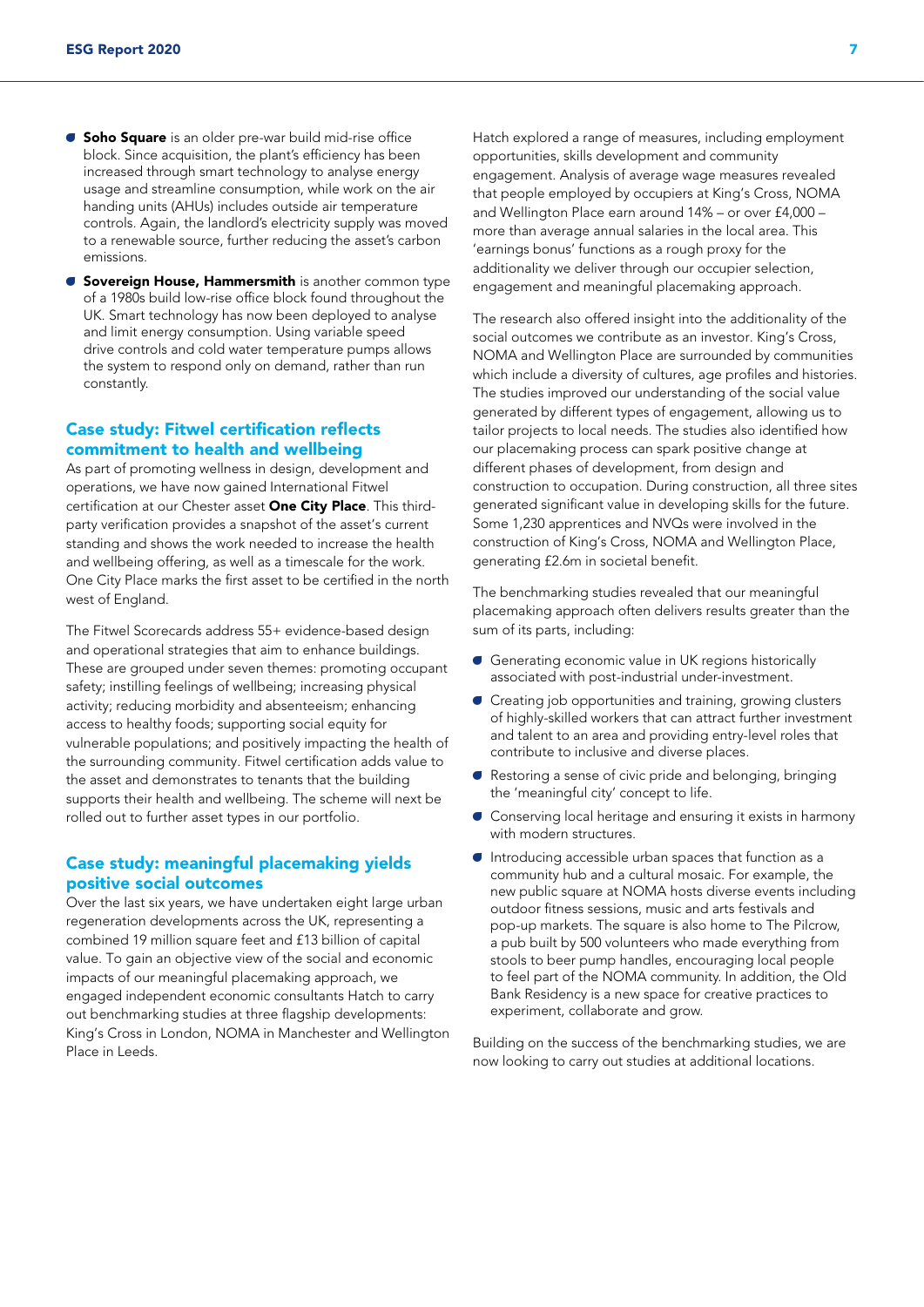#### Case study: Supporting tenants during COVID-19

A clear example of how our purpose and investment beliefs have guided our decision-making during 2020 is the way in which our Real Estate team stewarded and managed our assets during the crisis. The pandemic has emphasised the need for wellbeing in the built environment and our team has focused on providing the necessary support to tenants to ensure safe re-occupancy for staff.

Since the start of the national lockdown in March 2020, we negotiated with our insurers to make £300,000 worth of funds available through a Risk Management Bursary (RMB) fund to pay for various risk mitigation measures, including extra security for empty buildings, clear protective screens for receptions, stand-alone hand-sanitiser units and directional signs to ensure social distancing. The cost of such items would normally be charged back to tenants through the service charge, but reimbursing costs through the RMB fund instead allowed us to avoid doing so at this very difficult financial time for tenants.

Since April, we have instituted a 'buddy' system in our residential properties to support vulnerable or self-isolating residents. Organised by our site management teams, this

allows housebound residents to reach out to a 'buddy' when they need supplies. The buddies also act as the first point of contact in an emergency and can notify site teams. There are 46 buddies at our Cargo building in Liverpool and 29 at Pomona Wharf in Manchester. The system has also helped to open up communication channels to reduce the risks of isolation. In addition, on-site mental-health practitioners have been issuing mental-health awareness kits to residents suffering from anxiety and other mental health concerns.

We also worked with the British Property Federation – which advises the UK government – to develop guidance for landlord and tenants, including how to approach rental payments when national restrictions are in place. We remain mindful of this guidance when carrying out our own realestate operational activities and assess the appropriate course of action for each case. Our managing agents have worked on a one-to-one basis with our occupiers to understand their financial situations and to reach resolution when occupiers face financial difficulties. Finally, we are in the process of developing a design and operational brief for wellbeing in buildings to improve air quality, access to outdoor space and mental wellbeing in a post-pandemic world.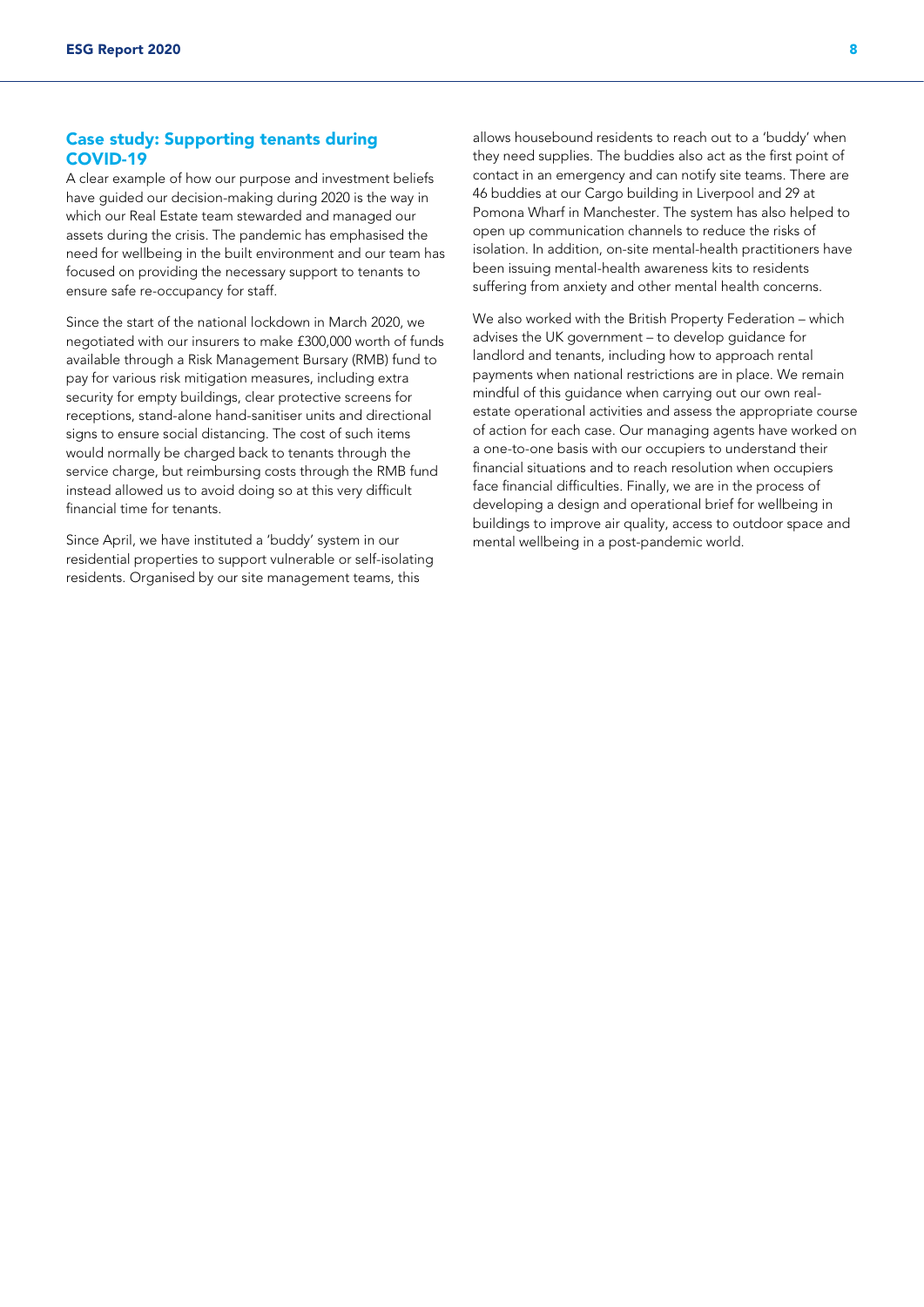# Data

## Real estate mandates<sup>3</sup> Real estate current mandates<sup>4</sup>

Federated Hermes Real Estate manages segregated mandates, pooled funds and joint ventures for a range of institutional clients across asset classes in the UK and international markets.

| Selected examples <sup>5</sup> |                                              |                                                                                                                                                                                                                                                                                                                                                                                                                                                                                                                                                                                                                          |
|--------------------------------|----------------------------------------------|--------------------------------------------------------------------------------------------------------------------------------------------------------------------------------------------------------------------------------------------------------------------------------------------------------------------------------------------------------------------------------------------------------------------------------------------------------------------------------------------------------------------------------------------------------------------------------------------------------------------------|
| <b>Pooled Fund</b>             | Federated Hermes Property Unit Trust (FHPUT) | Exempt Unauthorised UK Property Unit Trust<br>Clients: > 110 UK institutional clients: UK local authority, corporate<br>pension funds and charities<br>Gross Asset Valuation: > £1.5bn<br>Federated Hermes' Role: Fund and Asset Manager<br>Asset Classes: Office, Retail, Industrial, Leisure, Other<br>Geography: Pan UK<br>Performance: Over the 2020 period the trust recorded a total return<br>$of -1.4%$ .<br>Over three and five years to 31 December 2020 the Trust recorded<br>a total return of 3.1% and 5.4% per annum respectively, both above<br>the MSCI AREF UK Quarterly Property Fund Index benchmark. |
| Segregated mandate             | Global Real Estate Mandate                   | Client: UK Pension scheme<br>Gross Asset Valuation: <£5.0bn<br>Federated Hermes' Role: Fund and Asset Manager<br>Asset Classes: Office, Retail, Industrial, Residential<br>Geography: International<br>Performance: Over the 2020 period the Portfolio recorded a total<br>return of -1.1%. Over three and five years to 31 December 2020, the<br>Portfolio delivered 2.0% and 4.3% per annum respectively.                                                                                                                                                                                                              |
| <b>Joint Venture</b>           | Hermes Central London                        | Clients: CPPIB and BT Pension Scheme<br>Gross Asset Valuation: > £0.5bn<br>Federated Hermes' Role: Fund and Asset Manager<br>Asset Class: Office<br>Geography: City-specific<br>Performance: The Hermes Central London Limited Partnership<br>delivered a total return of -17.6% over one year and -5.9% per<br>annum over 3 years to 31 December 2020.                                                                                                                                                                                                                                                                  |

<sup>3</sup> Past performance is not a reliable indicator of future performance.

4 Source: Federated Hermes Real Estate, as of 31 December 2020, unless otherwise specified.

5 Performance returns are on net basis.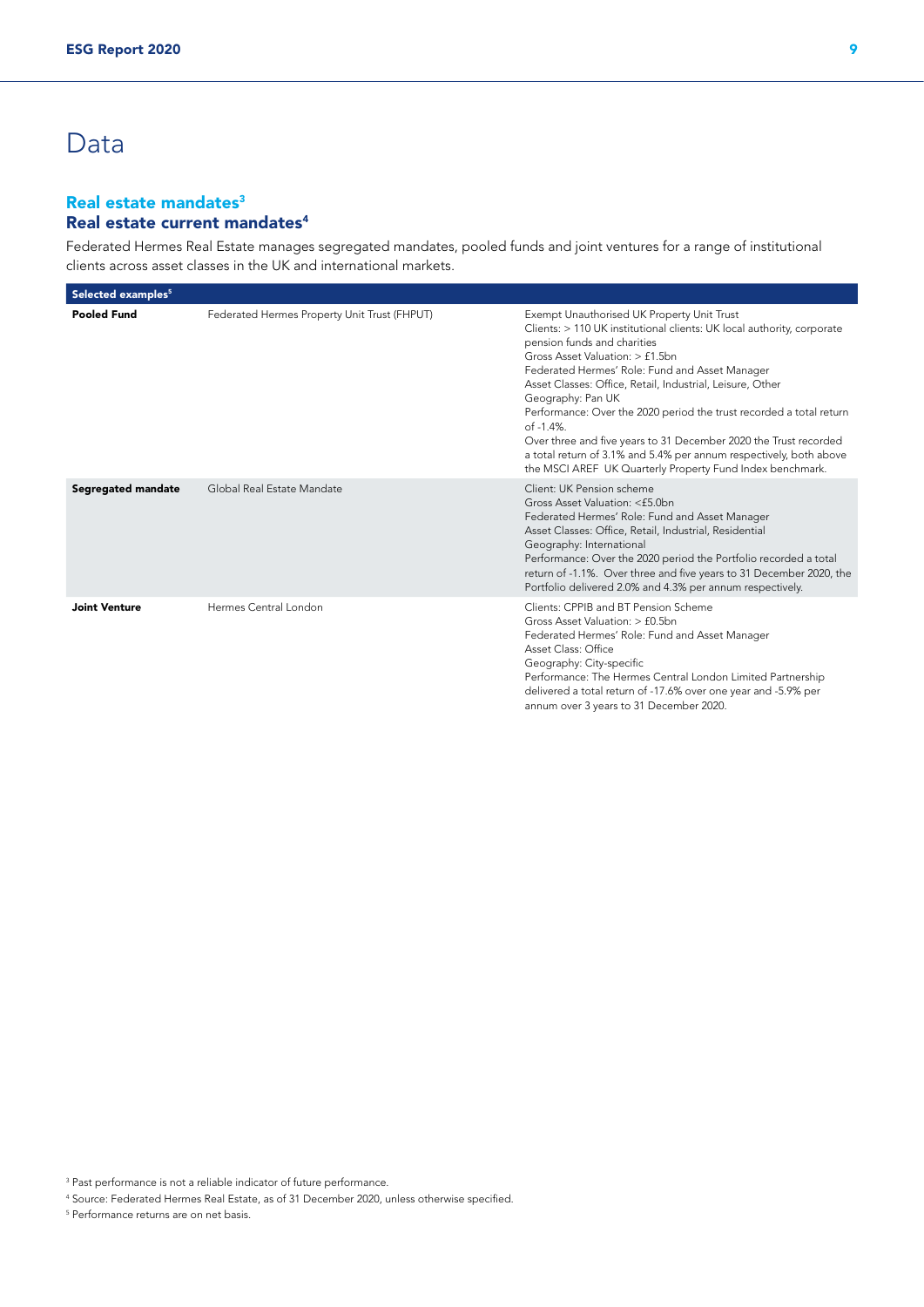| All current mandates       |                                                    |                                      |
|----------------------------|----------------------------------------------------|--------------------------------------|
| <b>Segregated Mandates</b> | UK Pension Scheme Global Mandate (GAV <£5.0bn)     | Multi asset class                    |
|                            | UK (GAV $\leq$ £3.5bn)                             | Pan-UK commercial multi asset        |
|                            | International (GAV >£1.0bn)                        | International commercial multi asset |
|                            | UK Senior Debt (GAV <£500m)                        | Senior debt                          |
| <b>Funds</b>               | Federated Hermes Property Unit Trust (GAV >£1.5bn) | Pan UK commercial multi asset        |
|                            | Metro Property Unit Trust (GAV > £300m)            | Pan UK commercial multi asset        |
| <b>Joint Ventures</b>      | Central London Partnership (GAV >£500m)            | Offices                              |
|                            | Paradise Circus, Birmingham (GDV £800m)            | Regeneration                         |
|                            | Wellington Place, Leeds (GDV £500m)                | Regeneration                         |
|                            | Milton Park, Oxfordshire (GAV >£500m)              | Life Sciences Business Park          |
|                            | Centre: MK, Milton Keynes (GAV > £500m)            | Retail                               |
| <b>Further strategies</b>  | Silverstone, Northamptonshire (GDV £500m)          | Innovation Business Park             |
|                            | NOMA, Manchester (GDV £800m)                       | Regeneration                         |
|                            | UK Regional PRS Assets (<£100m)                    | Residential                          |
|                            | King's Cross, London (GDV £2.2bn)                  | Regeneration                         |

## Financial performance Key facts

- A £5.5bn assets under management, gross asset value (GAV)
- **C** Long term outperformance being generated in client mandates<sup>6</sup>

Source: Federated Hermes as of 31 December 2020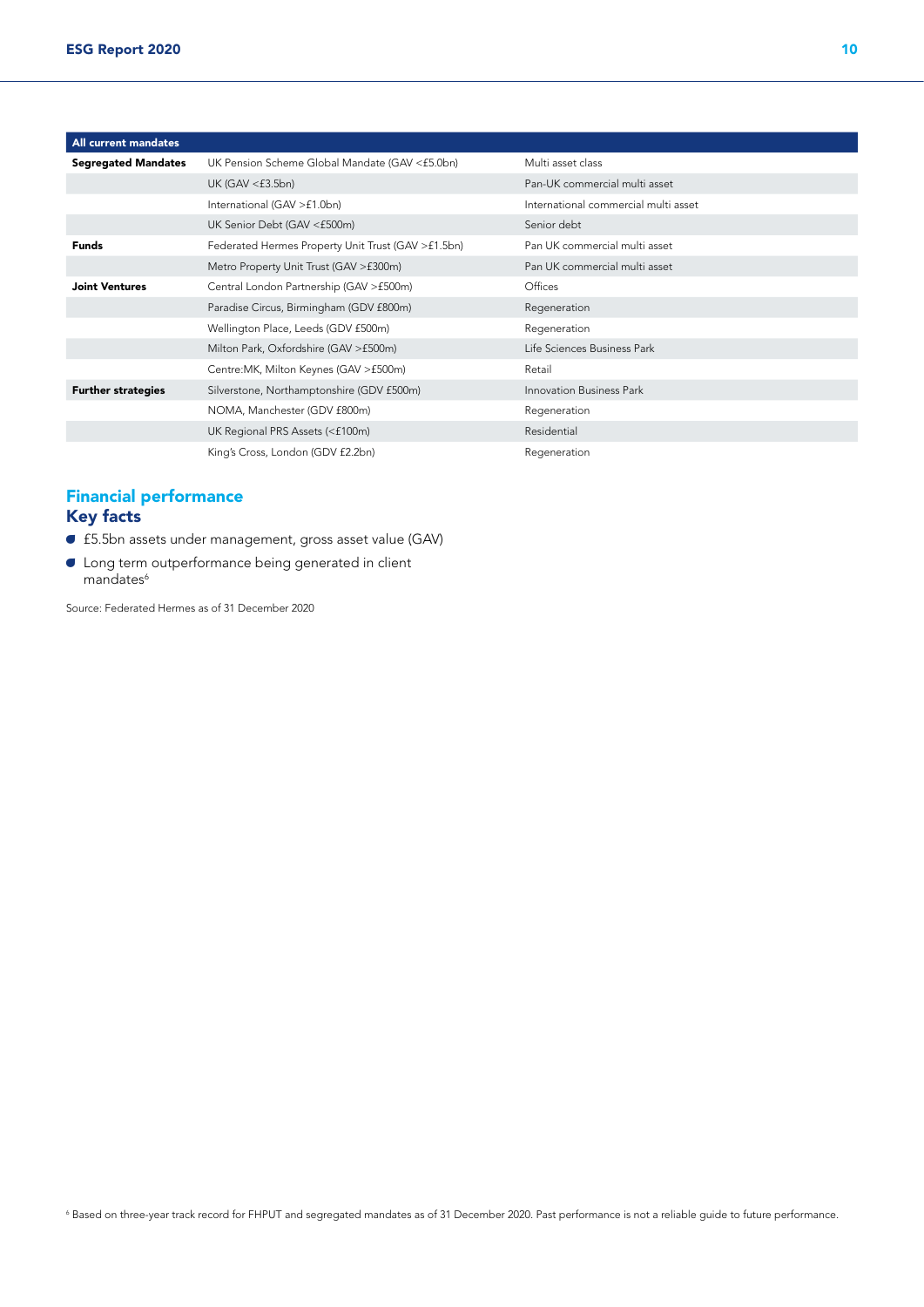## Environmental performance and outputs Federated Hermes – 2020 annual reporting commentary

#### Energy and CO<sub>2</sub>

**Figure 1.** Annual change in CO<sub>2</sub> emissions on a like-for-like basis over eight rolling quarters, adjusted for heating degree days (%)



Source: Carbon Intelligence, as of December 2020

#### Figures:

- A 14 consecutive years with like-for-like emissions reductions
- 23% reduction in emissions across the like-for-like portfolio

Efficiency projects across the portfolio have contributed to this significant reduction, although it is important to note that the emissions factor for electricity and natural gas has also dropped. Recent efficiency projects include the Collaborative Asset Performance Programme (CAPP) at 100 Regent St, 8/10 Great George Street and No. 1 Croydon. At other sites, concerted efforts to improve on-site fixtures and equipment have led to savings. LED upgrade works continue to be a cost-effective way to drive down energy. For example, Abbeyview saw a 25% reduction in 2020, while other reductions include Perivale Industrial Park (22%) and The Great Hall, Canterbury (15%). Based on Heating Degree Days, there was a 24% reduction in electricity consumption in 2020.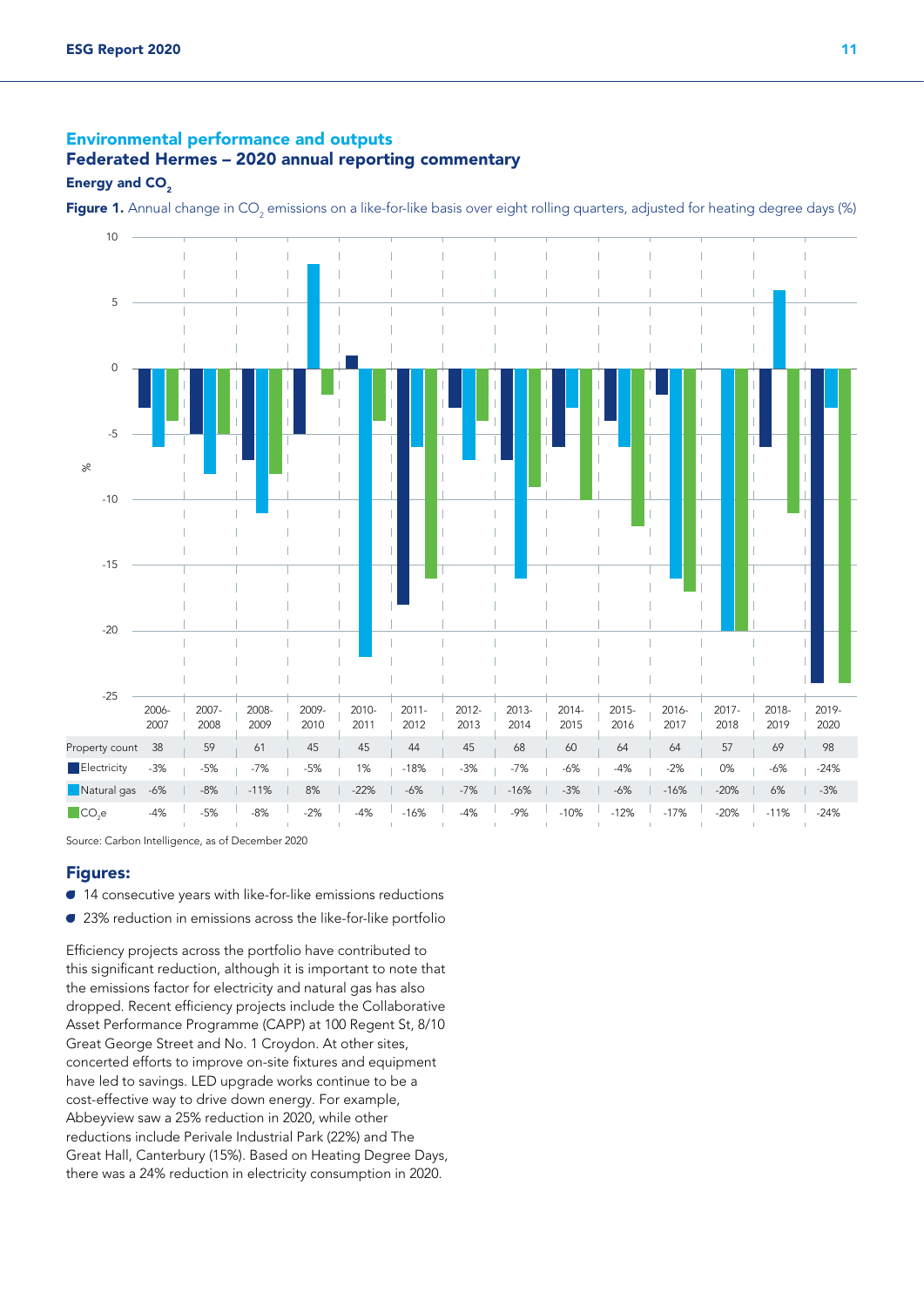

Figure 2. Changes in absolute carbon emissions for landlord-controlled properties across the portfolio that have delivered efficiency savings between 2006 and 2020 (tonnes CO $_{\textrm{\tiny{2}}}$ e/year)

Percentage figures below compare above seven assets acquired before or during 2014 against 2020 consumption

#### Figures:

- 56% reduction in emissions since 2014
- $\bullet$  2,195 tonnes of CO<sub>2</sub>e saved since 2014 due to proactive energy management

The seven buildings in the chart above are a cross-section of assets in the Hermes RPM programme. When these properties first entered the portfolio, they were identified as energy-intensive assets. Through engagement with property managers and occupiers, significant reductions in operational demand have been made. These properties have collectively exhibited a 56% reduction in emissions since 2014, a saving of 2,195 tonnes of CO<sub>2</sub>e. Although our active management programme was a key factor in this it is important to also note that the official Defra emissions factor for grid electricity in the UK decreased by 9%, contributing to the decrease in reported emissions for the year. The COVID-19 pandemic also had a significant global impact, changing working patterns and the way in which assets are used.

More detail on how each of the seven properties reduced energy consumption and carbon emissions can be found below:

G Sovereign House, Hammersmith – In 2020, the continued reduction in energy usage was largely driven by proactive management during the COVID-19 pandemic. The building was mostly vacant during the first national lockdown from March until June and the site team were quick to ensure non-essential equipment was switched off and energy usage was kept to a minimum.

- **Wimbledon Bridge House** Similar to Sovereign House, Hammersmith, the first COVID-19 lockdown in 2020 meant that occupancy greatly reduced from March to June. The site team responded swiftly, reducing plant run times at the onset of lockdown and switching the chillers off completely. A lasting positive change is that these measures showed that chillers are not essential to comfortable running of the asset. As a result, they remained off even during reoccupancy and were only run for servicing.
- $\bullet$  The Anchorage This asset also continued a downward trend in energy usage, in part due to COVID-19 with occupancy significantly reduced during Q2 2020. This was the primary driver behind the continued reduction in energy consumption, but low occupancy also allowed the site team to complete on-site refurbishment and maintenance, improving efficiency measures and conducting a full lift refurbishment.
- $\bullet$  Hythe House Since entering the portfolio, Hythe House has achieved a 58% reduction in emissions due to effective and active management, including adjustment of plant times. In 2020, the site saw a slight increase in energy consumption, caused by increased running of the plant in alignment with the COVID-19 health and wellbeing guidelines.
- **Sovereign House, Reading -The Collaborative Asset** Performance Programme (CAPP) has been implemented at this site with energy reductions since 2014 now reaching 63%. While the most significant changes were made to the plant and BMS in 2019, the use of CAPP allowed the site to act swiftly during lockdown, monitoring its consumption and targeting any equipment left running. Overall, this resulted in a 39% reduction on consumption versus 2019.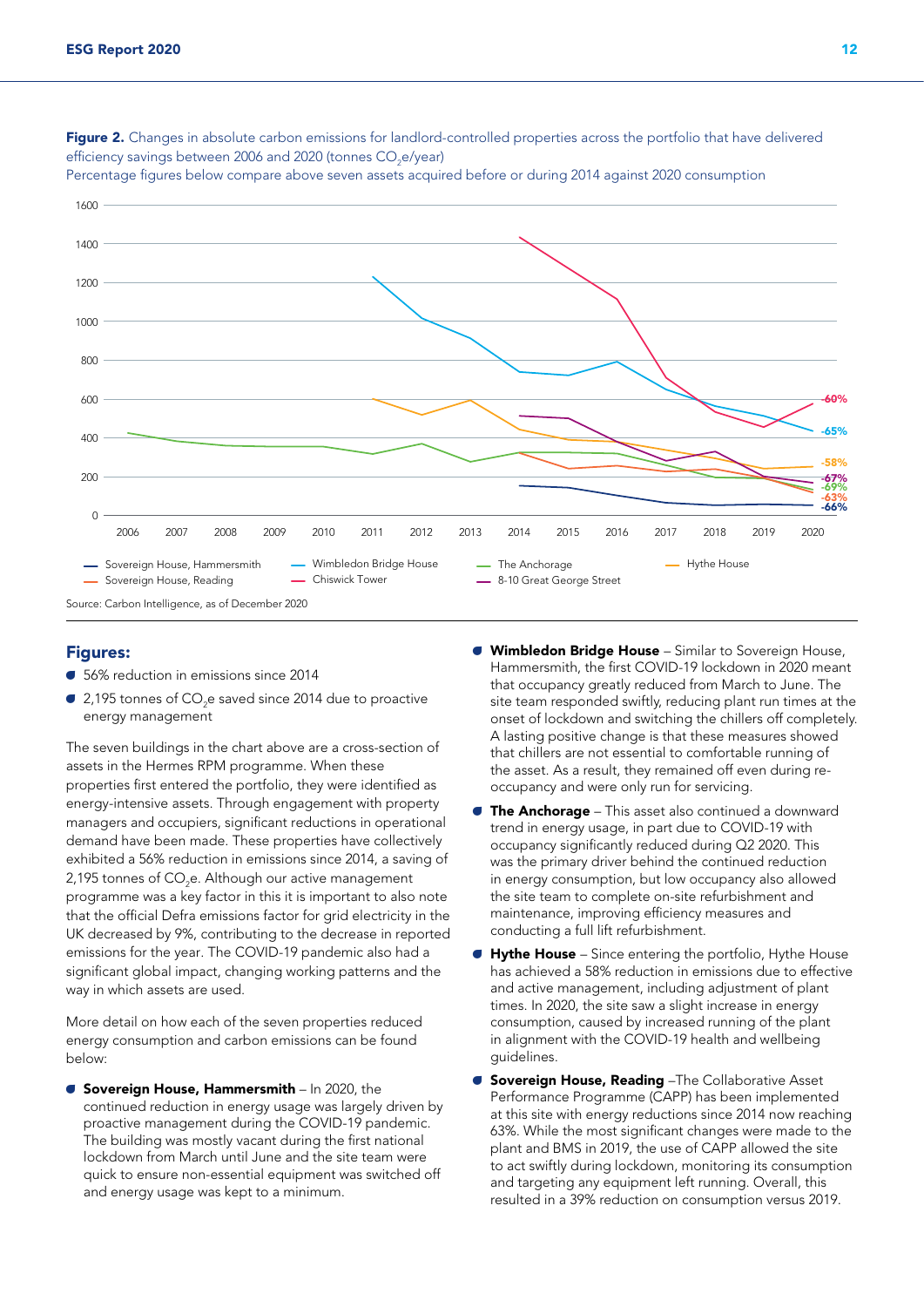- **Chiswick Tower** Proactive management has reduced energy consumption by 60% since this asset was purchased. The site has successfully coupled property efficiency works with occupier engagement, which has amplified the impact of those works. In 2020, the site saw an increase in consumption, driven by the post-COVID-19 lockdown response, which promoted fresh air circulation through constant running of AHUs and other plant equipment.
- **B/10 Great George Street** This is another site where the Collaborative Asset Performance Programme (CAPP) has delivered continuous energy savings. The site has now reduced its consumption by 67% since it entered the portfolio in 2014, while COVID-19 led to a further 16% reduction in usage between 2019 and 2020.

Figure 3. Changes in absolute carbon emissions (Scope 1 and 2) for landlord-controlled standing portfolio between 2006 and 2020 (tonnes CO<sub>2</sub>e/year)



Percentage figures below compare 2020 emissions with consumption during the previous year and the 2006 baseline.

#### Figures:

- **19%** emissions decrease against baseline
- 4% decrease since 2019

Over the course of 2020, proactive property management helped to ensure that absolute carbon emissions continued to fall. This was supplemented by the continued decarbonisation of the UK grid and the national lockdowns during the COVID-19 pandemic, with the most severe one lasting between March and June. The lockdown efforts by site teams typified the Responsible Property Management (RPM) programme's approach to energy reduction and, on average, a 17% reduction in energy usage was seen during the first two weeks of the first COVID-19 lockdown.

Offices account for 69% of overall portfolio emissions, compared with 8% for shopping centres. Other retail and industrial account for 23%.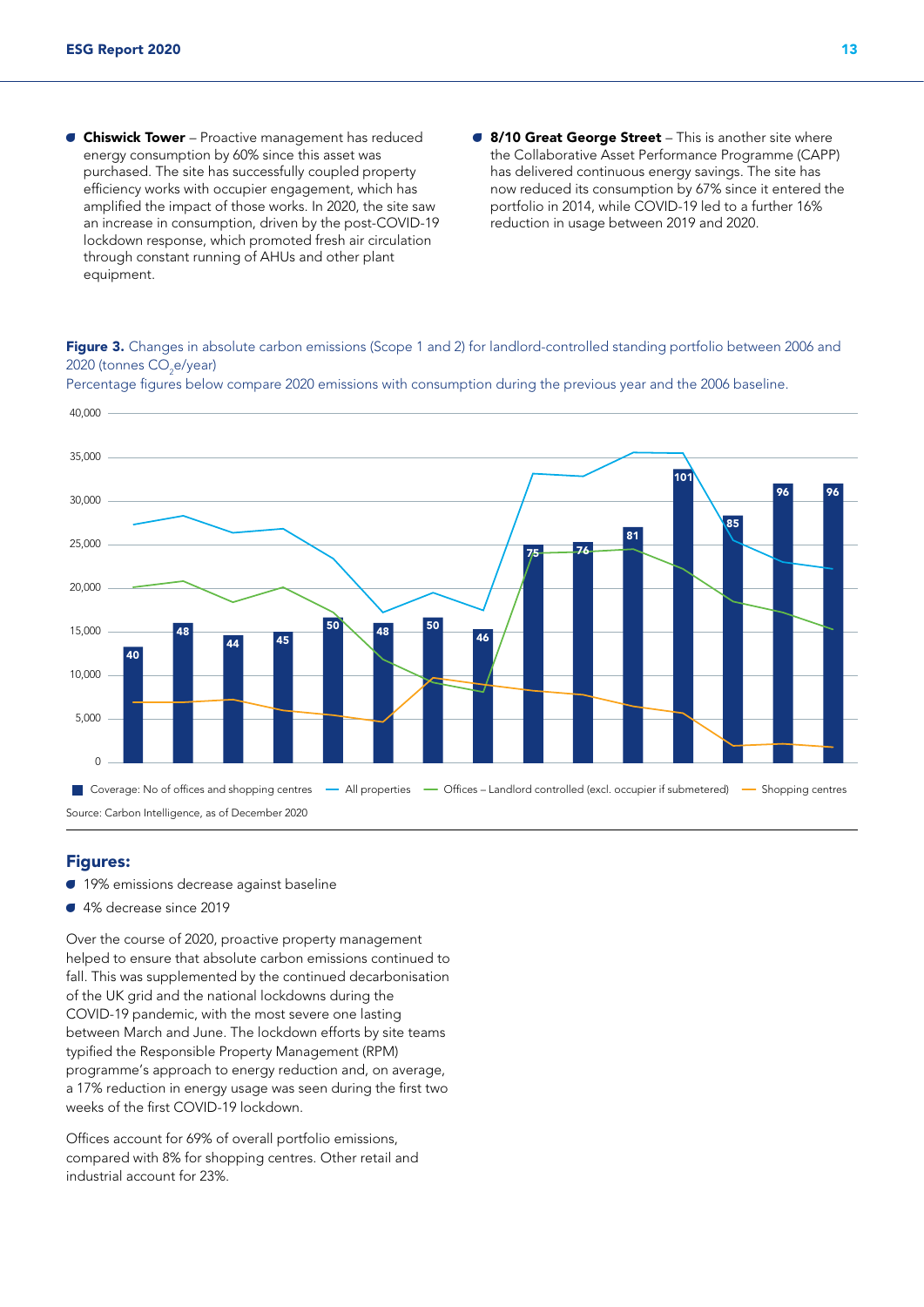

**Figure 4.** Changes in carbon intensity for shopping centres and offices between 2006 and 2020 (kg CO<sub>2</sub>e/m2/year) Percentage figures below compare 2020 with 2006 baseline.

#### Figures:

- 91% reduction in carbon intensity by lettable floor area in offices since 2006
- 72% reduction in carbon intensity by lettable floor area in shopping centres since 2006

Carbon intensity by lettable floor area is an important metric as it signifies the progress made in sustainable lettings across the portfolio. 2020 continued to show the same downward trend in intensity for offices and shopping centres, with 91% and 72% reductions respectively when compared to the 2006 baseline.

While proactive management has continued and interventions such as the Collaborative Asset Performance Programme (CAPP) have driven down emissions at sites in the office portfolio, the predominant reason for this decrease is the COVID-19 pandemic. Many offices were unoccupied across the portfolio from March to June 2020 and then again in November and parts of December, with UK government guidance ruling that people should work from home where possible.

The story is similar for the shopping centre portfolio, where non-essential retail tenants were forced to close during national lockdown periods. Footfall greatly reduced over the year, with Centre:MK only running essential equipment for much of the period between March and June.

Proactive management remained at the core of the Responsible Property Management programme despite COVID-19 disruption. The programme's annual forum focused on actions property managers could take to ensure their buildings reduced energy consumption throughout national lockdowns. The programme also identified assets where energy usage was not decreasing during lockdown, with interventions to assist site teams and ensure non-essential equipment was turned off where possible.

Note: Only assets with a full year's worth of consumption are included in this chart.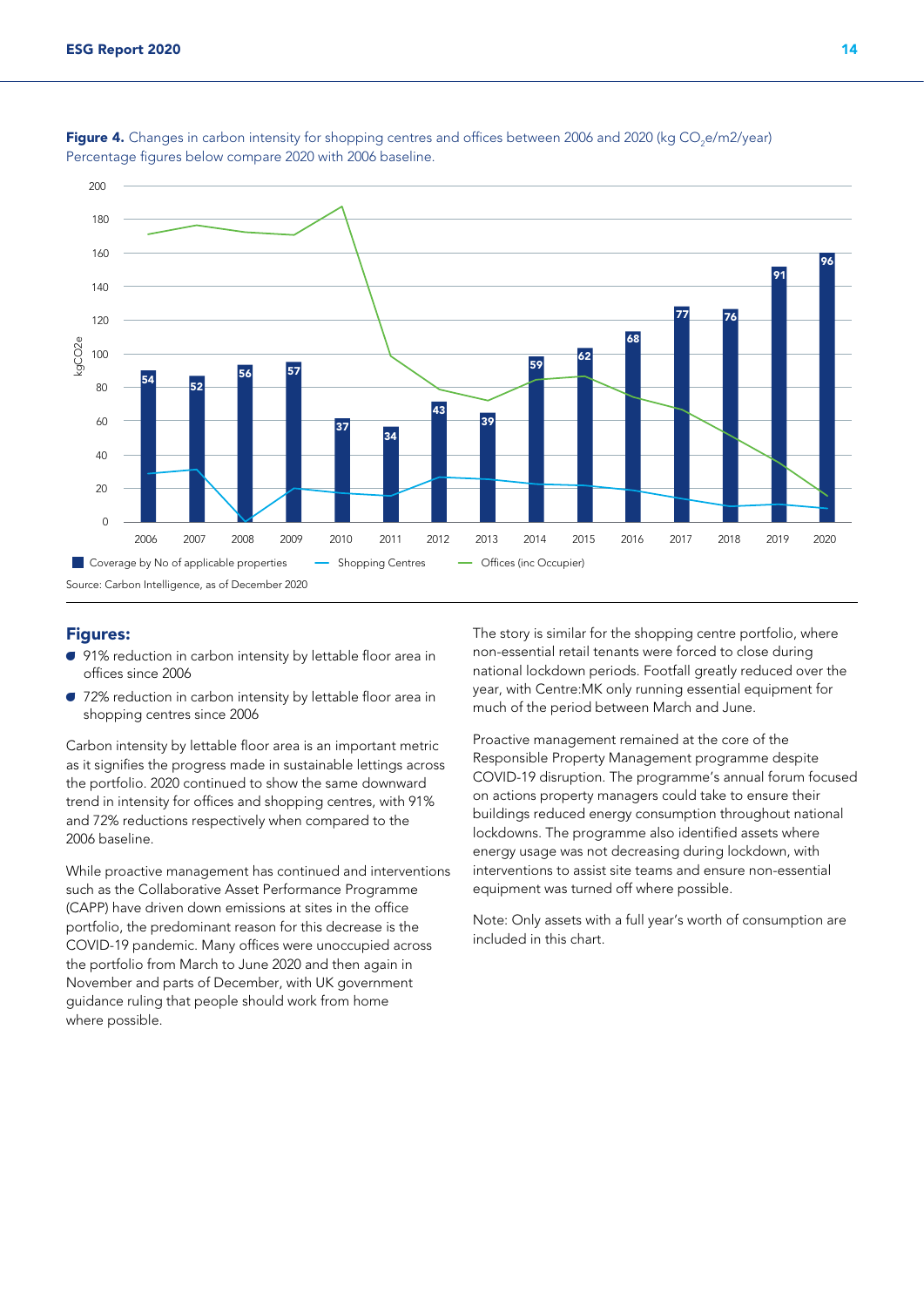#### **Waste**



Figure 5. Proportion of waste by disposal route for standing portfolio, measuring waste by mass year on year (%) Weight (kg) is presented in 2020.

## Figures:

- 42% of waste recycled, re-used or composted on site
- 22% of waste incinerated with energy recovery

On- and off-site recycling have remained below the target of 80%, with a combined rate of 42%. The portfolio has seen a 16% increase in on-site recycling which, against the backdrop of the COVID-19 pandemic, is positive. The pandemic itself led to an absolute reduction in waste production of 70% in 2020. With reduced occupancy rates during the national lockdowns, this was to be expected but is nonetheless positive.

Between lockdowns, several assets continued to roll out waste awareness programmes. For example, The Anchorage worked with occupiers to help reduce their total waste and promote correct recycling.

A key focus for the Federated Hermes Responsible Property Management programme in the future will be to improve the granularity of data associated with materials recovery facilities (MRFs) and their recovery rates. This will enable greater understanding of our overall impact and ensure we continue to improve our portfolio waste management.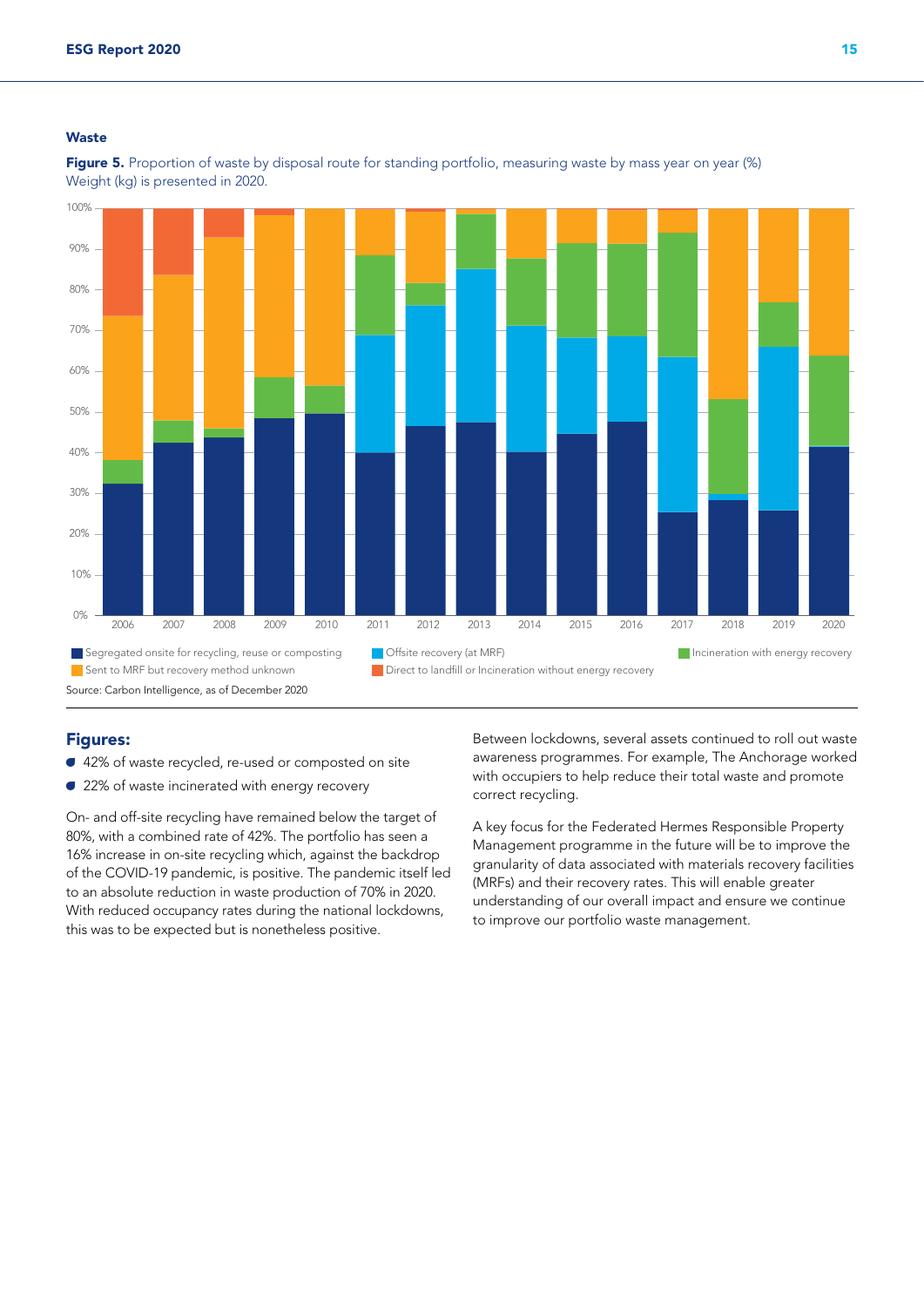#### **Water**



Figure 6. Changes in water intensity for the landlord-controlled portfolio between 2006 and 2020 (m3/ m2/year) Percentage figures below compare 2020 with 2006 baseline.

#### Figures:

- A 157% increase in water intensity in offices since 2006
- $\bullet$  15% decrease in water intensity in shopping centres since 2006

Water intensity has shown one of the most interesting COVID-19 trends across the portfolio. Initially, most sites reported a decrease in water usage as the pandemic led to reduced occupancy and closure of on-site facilities. This was then reversed as occupancy began to pick up and 2020 saw a significant increase in the water intensity of offices, where reoccupancy focused on water-intensive cleaning processes to ensure that workspaces were safe.

By contrast, water intensity continued to decrease in shopping centres. In 2020, we reached a 15% reduction in water intensity against the 2006 baseline. Again, this can be explained by COVID-19, since all the portfolio's shopping centres saw greatly reduced footfall throughout the year. With intermittent lockdowns forcing the closure of non-essential shops, the facilities of most shopping centres saw much less usage than in previous years.

Looking ahead to 2021, it is anticipated that water intensity levels will return to more stable pre-pandemic levels as the COVID-19 situation improves. The RPM programme will continue to look at where water efficiency can be improved.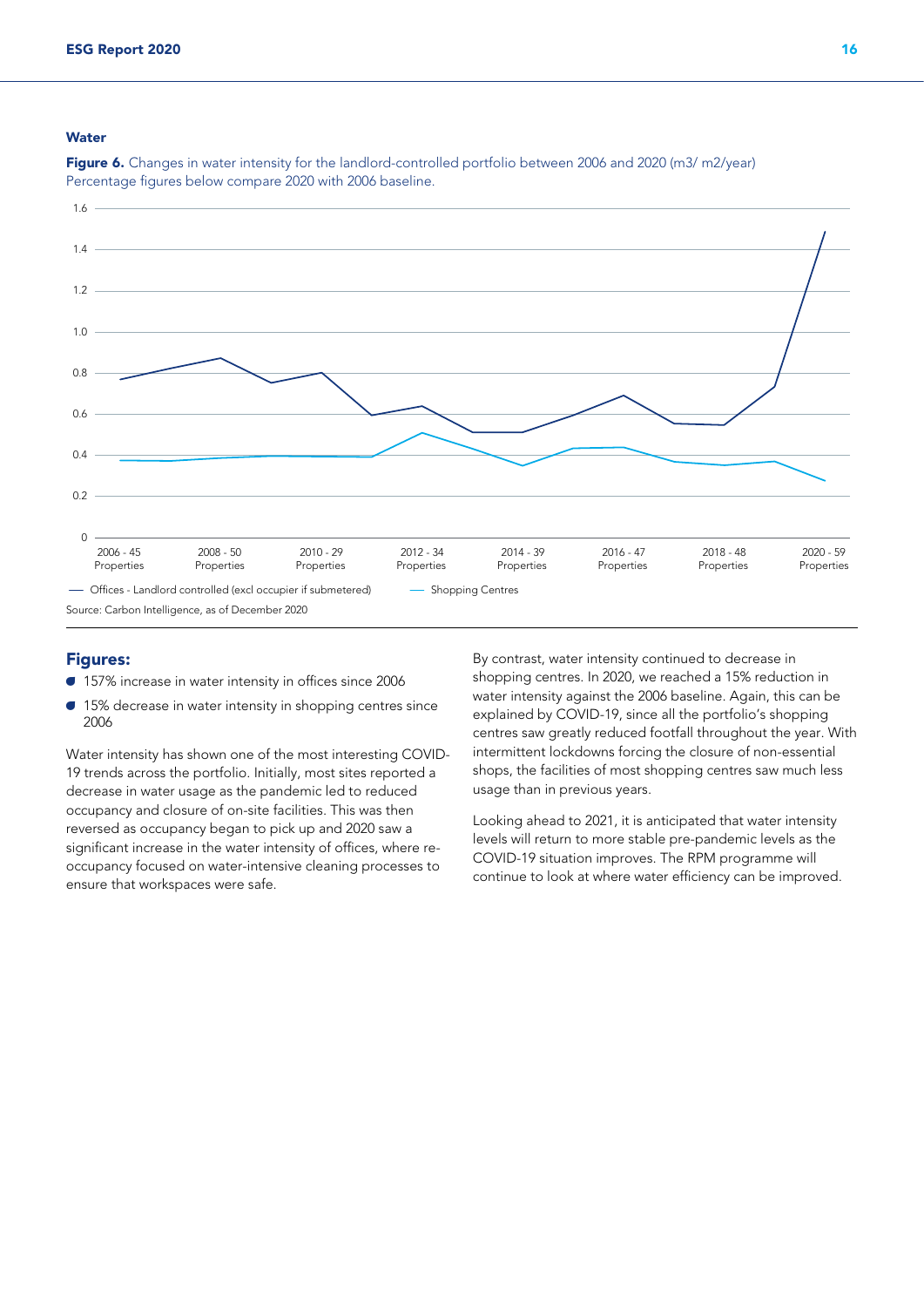## GRESB scores

The GRESB scoring results for the 2020 survey are tabulated below.

| Fund                         | <b>Score</b><br>2020 | Peer<br>group<br>average | Peer<br>comparison | 2020<br><b>GRESB</b><br>star rating | <b>Green star</b> | <b>GRESB</b> peer group                                          |
|------------------------------|----------------------|--------------------------|--------------------|-------------------------------------|-------------------|------------------------------------------------------------------|
| Centre:MK                    | 93                   | 77                       | 1/12               | 5                                   | Green Star        | UK/ Retail Shopping Centres/Non-listed                           |
| <b>BTPS</b>                  | 83                   | 65                       | 2/14               | $\overline{4}$                      | Green Star        | UK/Diversified - Office/Retail/Non-listed                        |
| Metro                        | 68                   | 66                       | 5/8                | 2                                   | Green Star        | UK/Diversified Office/Industrial/Non-listed                      |
| <b>HCLLP</b>                 | 82                   | 74                       | 5/9                | $\overline{4}$                      | Green Star        | UK/Office/Non-listed                                             |
| <b>FHPUT</b>                 | 73                   | 64                       | 10/59              | 3                                   | Green Star        | UK/Diversified/Non-listed                                        |
| Hestia                       | 68                   | 70                       | 5/7                | 2                                   | Green Star        | UK/Residential/Multi-family/Non-listed                           |
| <b>MEPC Silverstone</b>      | 69                   | 66                       | 5/11               | 3                                   | Green Star        | United Kingdom   Diversified - Office/Industrial  <br>Non-listed |
| <b>MEPC Milton Park</b>      | 61                   | 62                       | 5/7                | 2                                   | Green Star        | UK/Diversified Nalue Added                                       |
| <b>MEPC Wellington Place</b> | 80                   | 61                       | 3/8                | 5                                   | Green Star        | UK/Diversified Nalue Added                                       |

# International (Segregated Mandates)

| <b>Fund</b>                          | <b>Score</b><br>2020 | Peer<br>group<br>average | Peer<br>comparison | 2020<br><b>GRESB</b><br>star rating | Green star | <b>GRESB</b> peer group                                                                      |
|--------------------------------------|----------------------|--------------------------|--------------------|-------------------------------------|------------|----------------------------------------------------------------------------------------------|
| <b>Dexus Wholesale Property Fund</b> | 90                   | 84                       | 1/6                | 5                                   | Green Star | Australia / Diversified - Office/ Retail/ Core                                               |
| <b>Gotham Account</b>                | 63                   | 60                       | 4/6                | $\mathcal{P}$                       | Green Star | United States of America / Residential: Multi-<br>Family: Mid-Rise Multi Family / Non-listed |
| Lionstone                            | 90                   | 83                       | 3/19               | 5                                   | Green Star | United States of America/ Office/ Corporate / Core                                           |
| <b>M&amp;G Asia property Fund</b>    | 83                   | 72                       | 1/9                | 4                                   | Green Star | Asia/Diversified / Core                                                                      |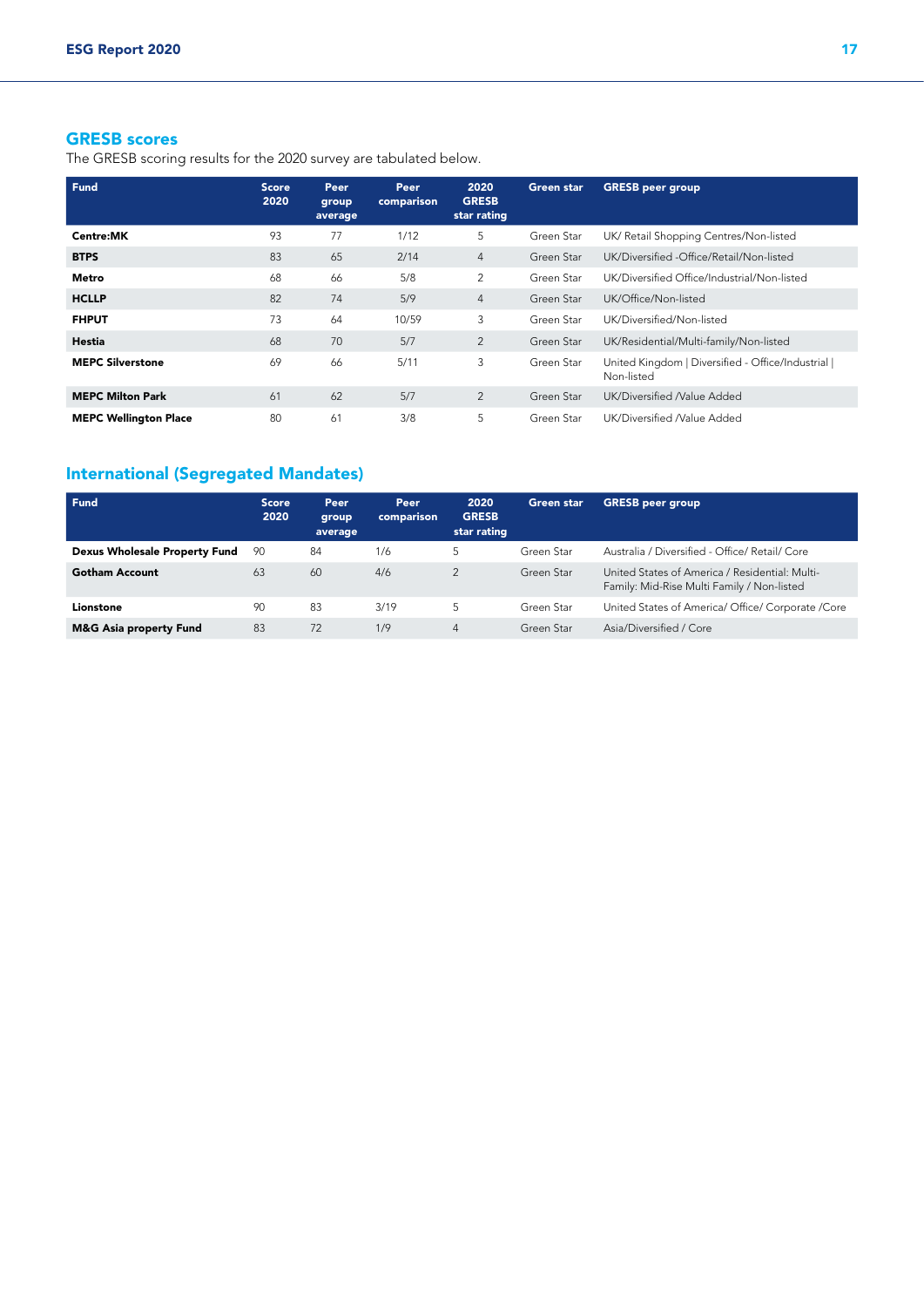## Fund targets vs outcomes

| <b>Target</b>                                                                                                                                                                                                                                                                                                                                                                               | <b>Progress</b>           |  |  |  |  |
|---------------------------------------------------------------------------------------------------------------------------------------------------------------------------------------------------------------------------------------------------------------------------------------------------------------------------------------------------------------------------------------------|---------------------------|--|--|--|--|
| <b>Corporate Target</b>                                                                                                                                                                                                                                                                                                                                                                     |                           |  |  |  |  |
| Ensure uptake of our supply-chain policy by all our direct suppliers and share best practice.                                                                                                                                                                                                                                                                                               |                           |  |  |  |  |
| <b>Investment Target</b>                                                                                                                                                                                                                                                                                                                                                                    |                           |  |  |  |  |
| Ensure that the ESG acquisition due diligence is carried out on all potential acquisitions and the results are integrated in the property-<br>management programme when a transition is finalised.                                                                                                                                                                                          | Ongoing                   |  |  |  |  |
| Survey and assess ESG performance of all joint-venture partner and indirect investment on ESG issues.                                                                                                                                                                                                                                                                                       | Achieved                  |  |  |  |  |
| <b>Development Target</b>                                                                                                                                                                                                                                                                                                                                                                   |                           |  |  |  |  |
| BREEAM ratings: Ensure that all new developments and refurbishments in excess of f3m (construction cost) have independent<br>BREEAM assessments completed, with the intention of obtaining at least an 'excellent' rating. Ensure that all refurbishments in excess<br>of £1m have independent BREEAM assessments completed, with the intention of obtaining at least a 'very good' rating. | Ongoing                   |  |  |  |  |
| Energy Performance Certificate (EPC): ensure that all new developments and refurbishments in excess of f3m have independent<br>audits completed and achieve at least an EPC rating of 'C' rating. Ensure that all refurbishments in excess of £100,000 have<br>independent audits and achieve at least an EPC rating of 'D'.                                                                | Ongoing                   |  |  |  |  |
| Monitoring: Collect and record data against KPIs for all direct managed developments and refurbishment projects.                                                                                                                                                                                                                                                                            | Ongoing                   |  |  |  |  |
| <b>Management Targets</b>                                                                                                                                                                                                                                                                                                                                                                   |                           |  |  |  |  |
| Distribute annually updated Responsible Property Management (RPM) Programme and tools to all property managers.                                                                                                                                                                                                                                                                             | Achieved                  |  |  |  |  |
| Property managers to comply with contractual RPM requirements.                                                                                                                                                                                                                                                                                                                              | Achieved                  |  |  |  |  |
| <b>Risk and Safety</b>                                                                                                                                                                                                                                                                                                                                                                      |                           |  |  |  |  |
| Ensure 92% of risk improvement requirements arising from health and safety risk management audit processes are completed on<br>time.                                                                                                                                                                                                                                                        | Achieved                  |  |  |  |  |
| Flood Risk: Review flood plans annually for assets at a high risk of flooding based on environmental agency flood maps and quidance.                                                                                                                                                                                                                                                        | Achieved                  |  |  |  |  |
| Review EPC of asset risk exposure annually by portfolio and identify any mitigation strategy where relevant.                                                                                                                                                                                                                                                                                | Achieved                  |  |  |  |  |
| <b>Environmental Targets</b>                                                                                                                                                                                                                                                                                                                                                                |                           |  |  |  |  |
| <b>CO<sub>2</sub></b> emissions standing portfolio                                                                                                                                                                                                                                                                                                                                          |                           |  |  |  |  |
| Reduce the landlord controlled absolute carbon emissions by 40% by 2020 compared to our 2006 baseline.                                                                                                                                                                                                                                                                                      | Achieved                  |  |  |  |  |
| Reduce the landlord controlled carbon emissions relative to floor area by 40% by 2020 compared to our 2006 baseline.                                                                                                                                                                                                                                                                        | Achieved                  |  |  |  |  |
| CO <sub>2</sub> and energy like-for-like comparison                                                                                                                                                                                                                                                                                                                                         |                           |  |  |  |  |
| Reduce the annual carbon emissions and the total energy consumption of our direct managed portfolio by 5% adjusted for weather<br>on a like-for-like basis.                                                                                                                                                                                                                                 | Achieved                  |  |  |  |  |
| Reduce the annual carbon emissions and energy intensity of our direct managed portfolio by 5% adjusted for weather on a like-for-<br>like basis.                                                                                                                                                                                                                                            | Achieved                  |  |  |  |  |
| <b>Water</b>                                                                                                                                                                                                                                                                                                                                                                                |                           |  |  |  |  |
| Reduce the landlord-controlled water consumption (adjusted for level of occupancy) of our direct standing portfolio by 20% by 2020<br>compared to our 2006 baseline.                                                                                                                                                                                                                        | Not Achieved <sup>7</sup> |  |  |  |  |
| <b>Waste</b>                                                                                                                                                                                                                                                                                                                                                                                |                           |  |  |  |  |
| Achieve an 80% recycling rate following on-site segregation, documented recycling through a materials-recovery facility or<br>incineration with energy recovery, across our directly managed portfolio of properties which measure waste by weight.                                                                                                                                         | Achieved                  |  |  |  |  |
| <b>Transport</b>                                                                                                                                                                                                                                                                                                                                                                            |                           |  |  |  |  |
| Implement individual site travel plans at all category-one properties.                                                                                                                                                                                                                                                                                                                      | Achieved                  |  |  |  |  |
| Incorporate direct transport emissions into the reporting framework.                                                                                                                                                                                                                                                                                                                        | Ongoing                   |  |  |  |  |
| <b>Occupiers</b>                                                                                                                                                                                                                                                                                                                                                                            |                           |  |  |  |  |
| Engage with all occupiers during lease negotiations with the intention of including sustainability clauses in all lease agreements.                                                                                                                                                                                                                                                         | Achieved                  |  |  |  |  |
| Engage with the top-five occupiers in our retail and commercial sectors about RPM                                                                                                                                                                                                                                                                                                           | Achieved                  |  |  |  |  |
| <b>Communities</b>                                                                                                                                                                                                                                                                                                                                                                          |                           |  |  |  |  |
| Ensure that all offices and shopping centres which are directly managed comply with Federated Hermes' minimum standards for<br>community engagement, as outlined in our Community and Occupiers Stakeholder Engagement Programme.                                                                                                                                                           | Achieved                  |  |  |  |  |

 $^7$  We have identified the following reasons for not having achieved our water target. Firstly, we have increased the data coverage for water over the period 2006 – 2020 to cover 90% more floor area across 25 additional assets meaning that the absolute consumption has increased since 2006. Secondly, the additional cleaning requirements during the pandemic in order to keep assets open and trading resulted in an increase of normalised consumption by 94%. We are expecting a falling consumption pattern as the situation returns to a new normal and new operational practices and procedures are implemented.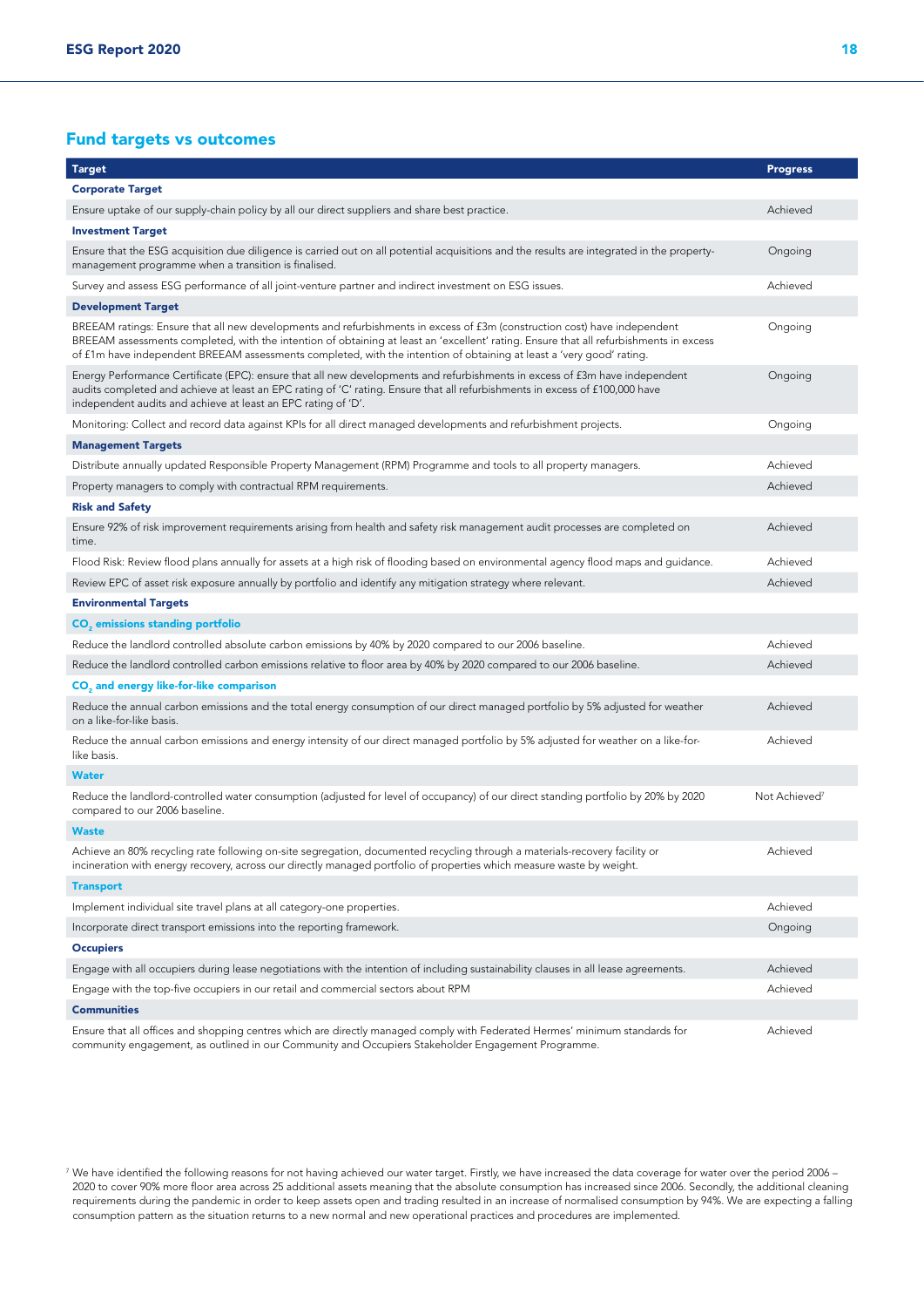## GRI Index

This report has both been prepared in accordance with and is aligned to the GRI Sustainability Reporting Guidelines at the core level. A detailed GRI index for material indicators is provided below.

| <b>Section</b> | <b>Required</b> | <b>Areas</b>                                                                       | Scope of<br><b>Application</b> | Page         | <b>Section Title</b>                                       |
|----------------|-----------------|------------------------------------------------------------------------------------|--------------------------------|--------------|------------------------------------------------------------|
| $102 - 1$      | Yes (mandatory) | Name of the organisation                                                           | Portfolio wide                 | 3            | Foreword                                                   |
| $102 - 2$      | Yes (mandatory) | Activities, brands, products and services                                          | Portfolio wide                 | 5<br>10      | Key Facts,<br>Data                                         |
| $102 - 3$      | Yes (mandatory) | Location of headquarters                                                           | Portfolio wide                 | 5            | Key Facts                                                  |
| $102 - 4$      | Yes (mandatory) | Location of operations                                                             | Portfolio wide                 | 5            | Key Facts                                                  |
| $102 - 5$      | Yes (mandatory) | Ownership and legal form                                                           | Portfolio wide                 | 5<br>10      | Key Facts,<br>Data                                         |
| $102 - 6$      | Yes (mandatory) | Markets served                                                                     | Portfolio wide                 | 5<br>10      | Key Facts,<br>Data                                         |
| $102 - 7$      | Yes (mandatory) | Scale of the organisation                                                          | Portfolio wide                 | 5<br>10      | Key Facts,<br>Data                                         |
| 102-8          | Yes (mandatory) | Information on employees and other<br>workers                                      | Portfolio wide                 | 5            | Key Facts                                                  |
| 102-9          | Yes (mandatory) | Supply chain                                                                       | Portfolio wide                 | 4            | Report coverage, material aspects and<br>boundaries        |
| 102-10         | Yes (mandatory) | Significant changes to the organisation<br>and its supply chain                    | Portfolio wide                 | 4            | Report coverage, material aspects and<br>boundaries        |
| 102-11         | Yes (mandatory) | Precautionary principle or approach                                                | Portfolio wide                 | 5            | Who we are                                                 |
| 102-12         | Yes (mandatory) | External initiatives                                                               | Portfolio wide                 | 6            | Our Achievements                                           |
| 102-13         | Yes (mandatory) | Membership of associations                                                         | Portfolio wide                 | 5            | Key Facts                                                  |
| 102-14         | Yes (mandatory) | Statement from senior decision maker                                               | Portfolio wide                 | 3            | Foreword                                                   |
| 102-15         | Yes (mandatory) | Key impacts, risks and opportunities                                               | Portfolio wide                 | 5<br>10      | Key Facts,<br>Data                                         |
| 102-16         | Yes (mandatory) | Values, principles, standards and norms<br>of behaviour                            | Portfolio wide                 | 5<br>6<br>10 | Key Facts,<br>Our Achievements<br>Data                     |
| 102-18         | Yes (optional)  | Governance structure                                                               | Portfolio wide                 | 5            | Report coverage, material aspects and<br>boundaries        |
| 102-19         | Yes (mandatory) | Delegating authority                                                               | Portfolio wide                 | 5            | Report coverage, material aspects and<br>boundaries        |
| 102-20         | Yes (optional)  | Executive-level responsibility for<br>economic, environmental and social<br>topics | Portfolio wide                 | 5            | Report coverage, material aspects and<br>boundaries        |
| 102-21         | Yes (optional)  | Consulting stakeholders on economic,<br>environmental and social topics            | Portfolio wide                 | 4<br>6       | Summary<br>Our Achievements                                |
| 102-22         | Yes (optional)  | Composition of highest governance body<br>and its committees                       | Portfolio wide                 | 6            | Key Facts                                                  |
| 102-23         | Yes (optional)  | Chair of highest governance body                                                   | Portfolio wide                 | 6            | Key Facts                                                  |
| 102-25         | Yes (optional)  | Conflicts of interest                                                              | Portfolio wide                 | 6            | Key Facts                                                  |
| 102-26         | Yes (optional)  | Role of highest governance body in<br>setting purpose, values and strategy         | Portfolio wide                 | 6            | Key Facts                                                  |
| 102-27         | Yes (optional)  | Collective knowledge of highest<br>governance body                                 | Portfolio wide                 | 6            | Key Facts                                                  |
| 102-28         | Yes (optional)  | Evaluating the governance body<br>performance                                      | Portfolio wide                 | 6            | Key Facts                                                  |
| 102-29         | Yes (optional)  | Identifying and managing economic,<br>environmental and social impacts             | Portfolio wide                 | $7 - 15$     | Case Studies                                               |
| 102-30         | Yes (optional)  | Effectiveness of risk management process                                           | Portfolio wide                 | 6            | Key Facts                                                  |
| 102-31         |                 | Review of economic, environmental and<br>social topics                             | Portfolio wide                 | 6            | Key Facts                                                  |
| 102-32         | Yes (optional)  | Highest governance body's role in<br>sustainable reporting                         | Portfolio wide                 | 6            | Key Facts                                                  |
| 102-40         | Yes (mandatory) | List of stakeholder groups                                                         | Direct managed<br>portfolio    | 4            | Report Coverage, Material Aspects and<br><b>Boundaries</b> |
| 102-41         | Yes (mandatory) | Collective bargaining agreements                                                   | Portfolio wide                 | N/A          | Not reported                                               |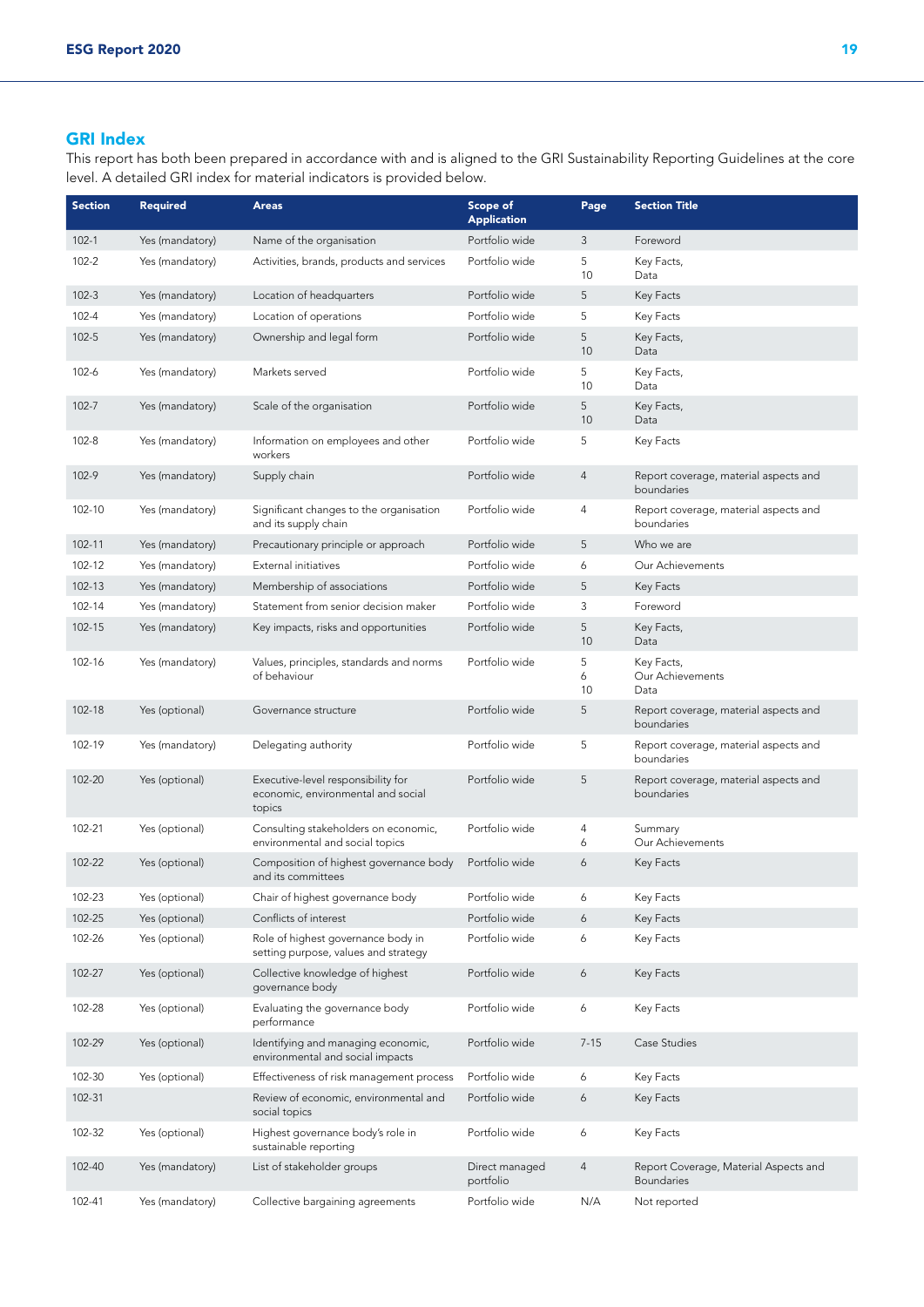| <b>Section</b>      | <b>Required</b>                  | <b>Areas</b>                                                                                                                                   | Scope of<br><b>Application</b> | Page           | <b>Section Title</b>                                       |
|---------------------|----------------------------------|------------------------------------------------------------------------------------------------------------------------------------------------|--------------------------------|----------------|------------------------------------------------------------|
| 102-42              | Yes (mandatory)                  | Identifying and selecting stakeholders                                                                                                         | Direct managed<br>portfolio    | $\overline{4}$ | Report Coverage, Material Aspects and<br><b>Boundaries</b> |
| 102-43              | Yes (mandatory)                  | Approach to stakeholder engagement                                                                                                             | Direct managed<br>portfolio    | 4              | Report coverage, material aspects and<br>boundaries        |
| 102-44              | Yes (mandatory)                  | Key topics and concerns                                                                                                                        | Direct managed<br>portfolio    | N/A            | Not reported                                               |
| 102-45              | Yes (mandatory)                  | Entities included in the consolidated<br>financial statements                                                                                  | Portfolio wide                 | 4              | Report coverage, material aspects and<br>boundaries        |
| 102-46              | Yes (mandatory)                  | Defining report content and topic<br>boundaries                                                                                                | Portfolio wide                 | 4              | Report coverage, material aspects and<br>boundaries        |
| 102-47              | Yes (mandatory)                  | List of material topics                                                                                                                        | Portfolio wide                 | 10             | Data                                                       |
| 102-49              | Yes (mandatory)                  | Changes in reporting                                                                                                                           | Portfolio wide                 | 4              | Report coverage, material aspects and<br>boundaries        |
| 102-50              | Yes (mandatory)                  | Reporting period                                                                                                                               | Portfolio wide                 | 4              | Report coverage, material aspects and<br>boundaries        |
| 102-51              | Yes (mandatory)                  | Date of most recent report                                                                                                                     | Portfolio wide                 | 4              | Report coverage, material aspects and<br>boundaries        |
| 102-52              | Yes (mandatory)                  | Reporting cycle                                                                                                                                | Portfolio wide                 | 4              | Report coverage, material aspects and<br>boundaries        |
| 102-53              | Yes (mandatory)                  | Contact point for questions regarding<br>the report                                                                                            | Portfolio wide                 | 34             | <b>Federated Hermes</b>                                    |
| $102 -$<br>54/55/56 | Yes (mandatory)                  | Claims of reporting in accordance with<br>the GRI standard, GRI content index,<br>external assurance                                           | Portfolio wide                 | 22             | <b>GRI</b> Index                                           |
| 102-56              | Yes (mandatory)                  | External assurance                                                                                                                             | Portfolio wide                 | 33             | Adviser Statement                                          |
|                     | <b>MANAGEMENT APPROACH</b>       |                                                                                                                                                |                                |                |                                                            |
| $103-1$             | Yes (mandatory)                  | Explanation of the material topic and its<br>boundary                                                                                          | Portfolio wide                 | 4              | Report coverage, material aspects and<br>boundaries        |
| $103 - 1/2/3$       | Yes                              | Explanation of the material topic and its<br>boundary, the management approach<br>and its components, evaluation of the<br>management approach | Portfolio wide                 | 4              | Report coverage, material aspects and<br>boundaries        |
| $103 - 2$           | Yes                              | Management approach and its<br>components                                                                                                      | Portfolio wide                 | N/A            | Not reported                                               |
|                     | <b>ECONOMIC PERFORMANCE</b>      |                                                                                                                                                |                                |                |                                                            |
| $201 - 1$           | Yes                              | Direct economic value generated and<br>distributed                                                                                             | Portfolio wide                 | 10             | Data                                                       |
| $201 - 2$           | Yes                              | Financial implications and other risks and<br>opportunities due to climate change                                                              | Portfolio wide                 | 6              | Our Achievements                                           |
|                     | <b>INDIRECT ECONOMIC IMPACTS</b> |                                                                                                                                                |                                |                |                                                            |
| $203-1$             | Yes                              | Infrastructure investments and service<br>supported                                                                                            | Portfolio wide                 | 6              | Our Achievements                                           |
| $203 - 2$           | Yes                              | Significant indirect economic impacts                                                                                                          | Portfolio wide                 | N/A            | Not reported                                               |
| <b>MATERIALS</b>    |                                  |                                                                                                                                                |                                |                |                                                            |
| $301 - 1$           | Yes                              | Materials used by weight or volume                                                                                                             | Portfolio wide                 | 13             | Environmental Performance and Outputs                      |
| $301 - 2$           | Yes                              | Recycled input materials used                                                                                                                  | Portfolio wide                 | 13             | Environmental Performance and Outputs                      |
| <b>ENERGY</b>       |                                  |                                                                                                                                                |                                |                |                                                            |
| $302 - 1$           | Yes                              | Energy consumption within the<br>organisation                                                                                                  | Portfolio wide                 | 13             | Environmental Performance and Outputs                      |
| $302 - 2$           | Yes                              | Energy consumption outside of the<br>organisation                                                                                              | Portfolio wide                 | 13             | Environmental Performance and Outputs                      |
| $303 - 3$           | Yes                              | Energy intensity                                                                                                                               | Portfolio wide                 | 13             | Environmental Performance and Outputs                      |
| $303 - 4$           | Yes                              | Reduction of energy consumption                                                                                                                | Portfolio wide                 | 13             | Environmental Performance and Outputs                      |
| <b>WATER</b>        |                                  |                                                                                                                                                |                                |                |                                                            |
| $303-1$             | Yes                              | Water withdrawal by source                                                                                                                     | Direct managed<br>portfolio    | 13             | Environmental Performance and Outputs                      |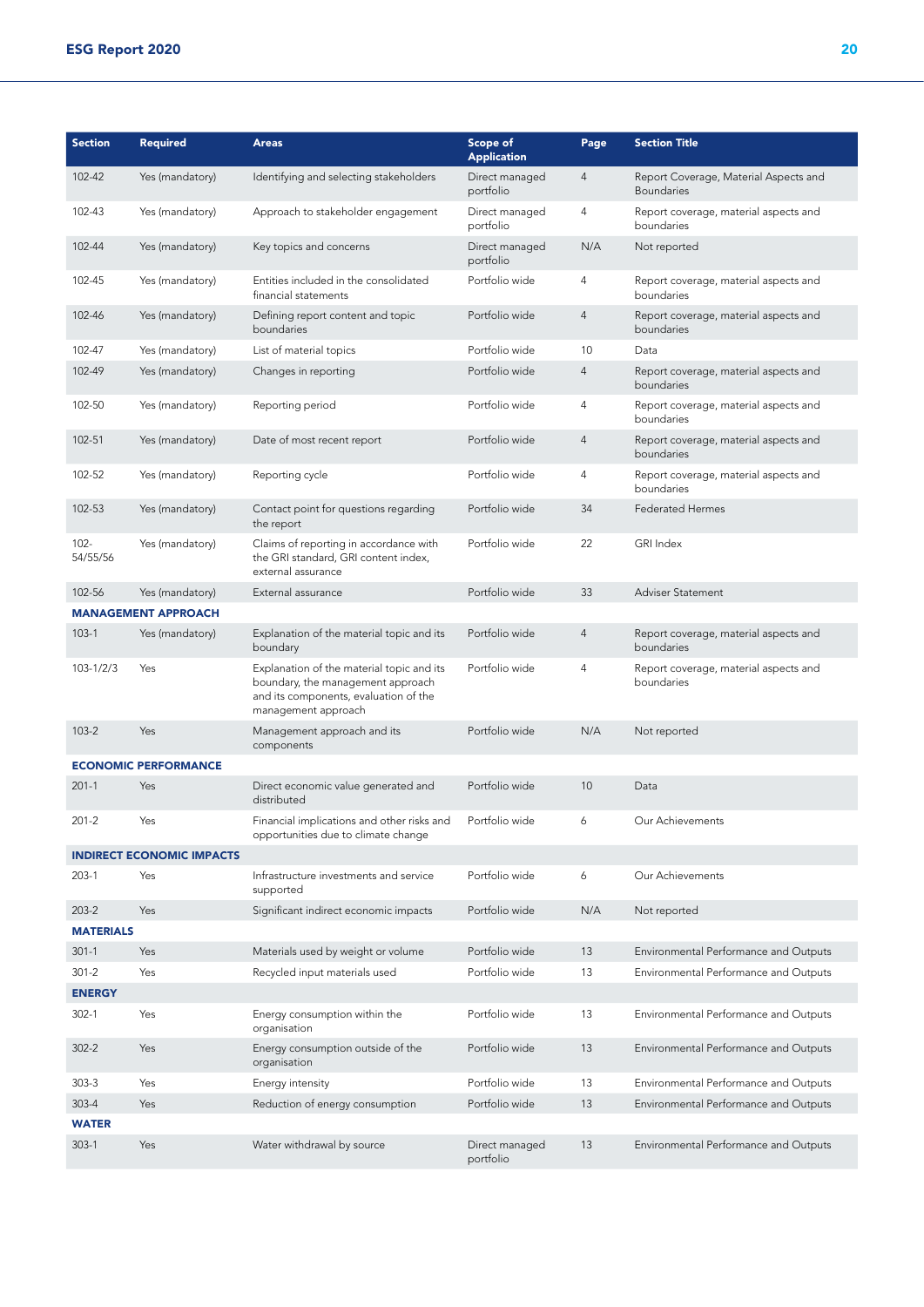| <b>Section</b>                    | Required                              | <b>Areas</b>                                                                                                                                      | Scope of<br><b>Application</b> | Page           | <b>Section Title</b>                                |  |  |  |  |
|-----------------------------------|---------------------------------------|---------------------------------------------------------------------------------------------------------------------------------------------------|--------------------------------|----------------|-----------------------------------------------------|--|--|--|--|
| <b>BIODIVERSITY</b>               |                                       |                                                                                                                                                   |                                |                |                                                     |  |  |  |  |
| $304 - 1$                         | Yes                                   | Operational sites owned, leased,<br>managed in or adjacent to protected<br>areas and areas of high biodiversity value<br>outside protected areas. | Direct managed<br>portfolio    | N/A            | Not reported                                        |  |  |  |  |
| $304 - 2$                         | Yes                                   | Significant impact of activities, products<br>and services on biodiversity                                                                        | Direct managed<br>portfolio    | N/A            | Not reported                                        |  |  |  |  |
| $304 - 3$                         | Yes                                   | Habitats protected or restored                                                                                                                    | Direct managed<br>portfolio    | N/A            | Not reported                                        |  |  |  |  |
| <b>EMISSIONS</b>                  |                                       |                                                                                                                                                   |                                |                |                                                     |  |  |  |  |
| $305 - 1$                         | Yes                                   | Direct (Scope 1) GHG emissions                                                                                                                    | Direct managed<br>portfolio    | 13             | Environmental Performance and Outputs               |  |  |  |  |
| $305 - 2$                         | Yes                                   | Indirect (Scope 2) GHG emissions                                                                                                                  | Direct managed<br>portfolio    | 13             | Environmental Performance and Outputs               |  |  |  |  |
|                                   | <b>EFFLUENT AND WASTE</b>             |                                                                                                                                                   |                                |                |                                                     |  |  |  |  |
| 306-2                             | Yes                                   | Waste by type and disposal method                                                                                                                 | Direct managed<br>portfolio    | 13             | Environmental Performance and Outputs               |  |  |  |  |
|                                   | SUPPLIER ENVIRONMENTAL ASSESSMENT     |                                                                                                                                                   |                                |                |                                                     |  |  |  |  |
| $308-1$                           | Yes                                   | New suppliers screened using<br>environmental criteria                                                                                            | Portfolio wide                 | 4              | Report coverage, material aspects and<br>boundaries |  |  |  |  |
| 308-2                             | Yes                                   | Negative environmental impacts in the<br>supply chain and actions taken                                                                           | Portfolio wide                 | $\overline{7}$ | Our Achievements                                    |  |  |  |  |
|                                   | <b>OCCUPATIONAL HEALTH AND SAFETY</b> |                                                                                                                                                   |                                |                |                                                     |  |  |  |  |
| $403 - 1$                         | Yes                                   | Workers' representation in formal joint<br>management-worker health and safety<br>committees                                                      | Portfolio wide                 | N/A            | Not reported                                        |  |  |  |  |
| 403-2                             | Yes                                   | Types and rates of injury, occupational<br>diseases, lost days and absenteeism, and<br>number of work-related fatalities                          | Portfolio wide                 | N/A            | Not reported                                        |  |  |  |  |
|                                   | <b>TRAINING AND EDUCATION</b>         |                                                                                                                                                   |                                |                |                                                     |  |  |  |  |
| $404 - 1$                         | Yes                                   | Average hours of training per employee<br>per year                                                                                                | Portfolio wide                 | N/A            | Not reported                                        |  |  |  |  |
| <b>LOCAL COMMUNITIES</b>          |                                       |                                                                                                                                                   |                                |                |                                                     |  |  |  |  |
| 413-2                             | Yes                                   | Operations with significant, actual and<br>potential impacts on the local community                                                               | Portfolio wide                 | 6              | Our Achievements                                    |  |  |  |  |
| <b>SUPPLIER SOCIAL ASSESSMENT</b> |                                       |                                                                                                                                                   |                                |                |                                                     |  |  |  |  |
| 414-1                             | Yes                                   | New suppliers screened using social<br>criteria                                                                                                   | Portfolio wide                 | 4              | Report coverage, material aspects and<br>boundaries |  |  |  |  |
| 414-2                             | Yes                                   | Negative social impacts in the supply<br>chain and actions taken                                                                                  | Portfolio wide                 | N/A            | Not reported                                        |  |  |  |  |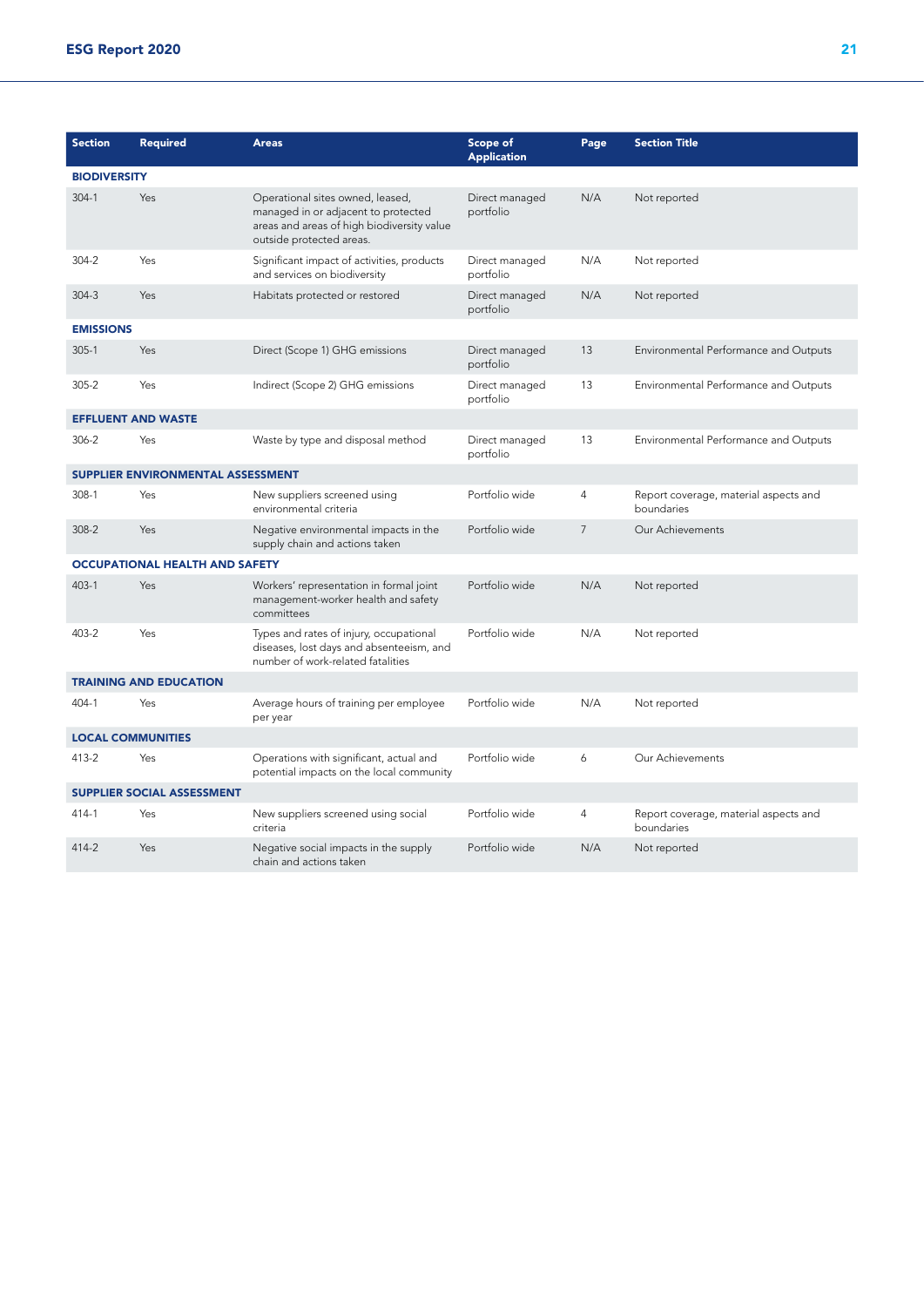# Adviser statement

Carbon Intelligence continued to support the international business of Federated Hermes' ESG programme during the reporting period. This work included collating, validating and reporting ESG performance data and property characteristics for 2020. In addition, our independent audit team has verified data for Federated Hermes' greenhouse gas emissions, energy, water and waste to ISO 14064-3 standard. We also support the company's ambitious net zero target and pathway, helping to gather more data and act on the resulting findings.

During this reporting period, there continued to be a strong reduction in energy consumption. In 2020, Federated Hermes achieved a further 19% reduction in absolute carbon emissions (Scope 1 and 2) for their landlord-controlled standing portfolio (vs 2006 baseline), which equates to 3,762 tonnes of CO<sub>2</sub>e. This is due to the concerted energy efficiency drive by Federated Hermes, property managers and site teams.

Rollout of the Collaborative Asset Performance Programme (CAPP) continued during the year and the programme is now operational in 12 assets. Using smart building technology, the programme helps to identify opportunities for operational improvements in the building which can result in reduced emissions, greater energy efficiency and, as a result, reduced utilities costs. Since the programme has started in 2017 Federated Hermes has saved £1.3 million which equates to 16 million kWh.

We also partnered with Federated Hermes to install this technology on indirectly managed assets. For example, we engaged with tenants at Church Street to obtain previously unavailable data. Federated Hermes also continues to employ technology to track and monitor data on health and wellbeing using the RESET standards and assessments tools which consists of five stand-alone standards: Materials, Air, Water, Energy and Circularity.

Following a successful pilot, BREEAM In-Use certification has been further rolled out with an increased number of sites being certified and asset-level data collection supporting this process. Data gathering continues and is used in our asset improvement plans and for other fund reporting, such as GRESB.

Oliver Light Director, Carbon Intelligence